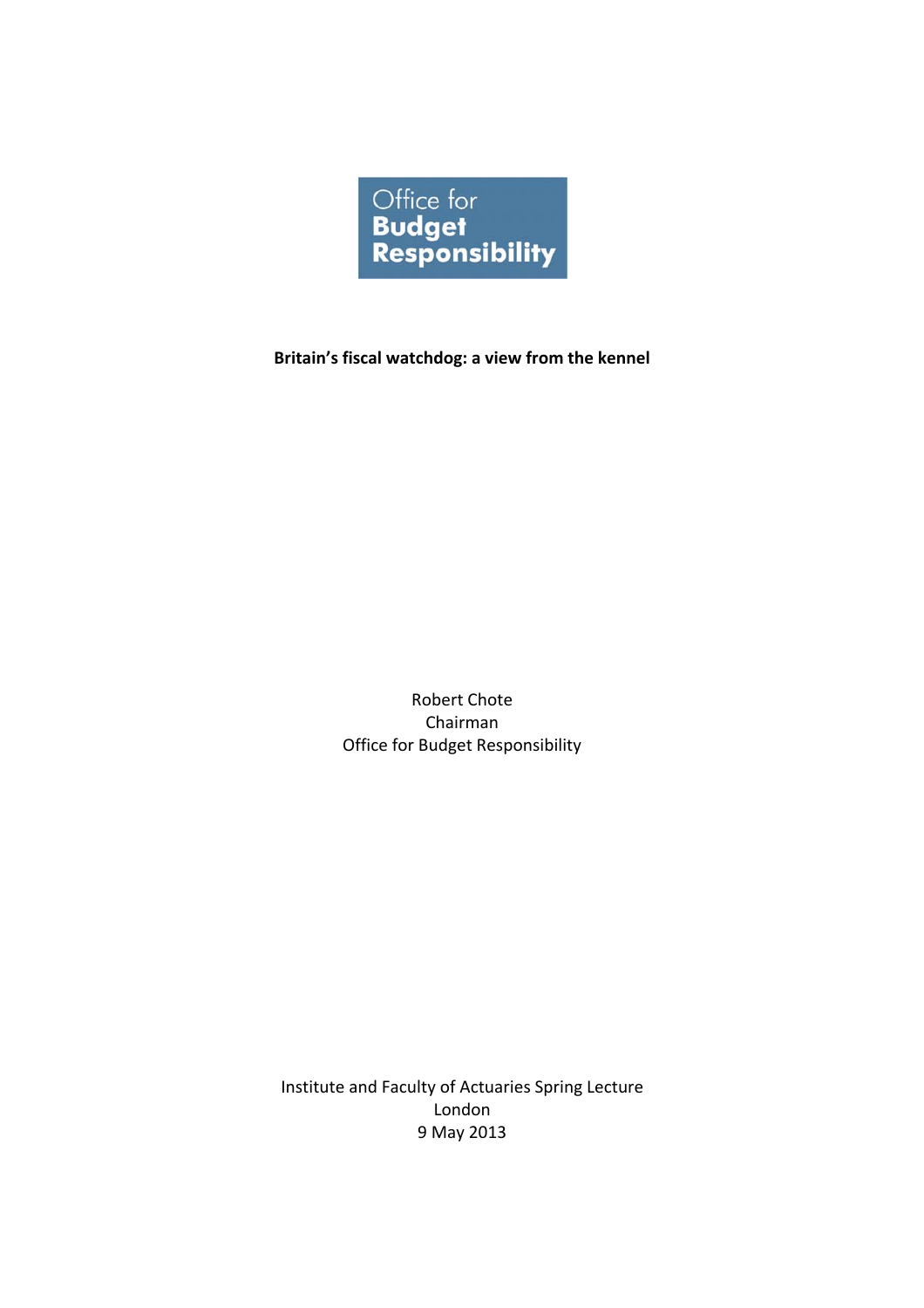### **1. Introduction**

 $\overline{a}$ 

It is a great pleasure to be here today and to have the opportunity to address such a forbiddingly numerate audience. Thank you very much for the invitation. $<sup>1</sup>$  $<sup>1</sup>$  $<sup>1</sup>$ </sup>

As an independent fiscal watchdog, the OBR shares an important underlying goal with the actuarial profession, namely the use of rigorous quantitative analysis to help promote better decision-making under conditions of uncertainty. In trying to fulfil this role, we also confront some of the same challenges, among them the need to develop tractable models of a complex and changing world, reliance on statistical data of varying quality, the need to emphasise uncertainty, and a requirement to communicate our findings to users with different needs and technical expertise.

Actuaries have been tackling these challenges for 250 years or so; we have been tackling them for three. What I want to do today is to reflect on our experience over those three years, to explain: why we were created, how we are setting about our tasks, and what difference we might have made to fiscal policymaking in the UK.

### **2. The spread of independent fiscal watchdogs**

Let me start with some international and historical context.

Independent fiscal watchdogs – or 'fiscal councils', as they are often referred to – exist to provide authoritative and non‐partisan analysis of public sector finances. Some countries have had them for many years – the Netherlands since 1945, Denmark since 1962, the US since 1974 and Belgium since 1989.

The idea gained fresh momentum among academic economists during the mid 1990s. This reflected a desire to emulate in some dimensions of fiscal policy the apparent success of independent central banks in taking the politics out of interestrate setting and thereby increasing the credibility of governments' promises to deliver low inflation. The explosion of government deficits and debts that followed the recent financial crisis provided further encouragement, partly because explicit government targets ('fiscal rules') had proved insufficient on their own to ensure prudent management of the public finances before the crisis, and partly because governments wanted to boost the credibility of their promises to act virtuously after the crisis. And we have seen a wave of fiscal councils created as a result.

Different definitions of what constitutes a fiscal council encompass different institutions. The International Monetary Fund has defined a fiscal council as:

<span id="page-1-0"></span><sup>&</sup>lt;sup>1</sup> This lecture builds on and updates my Ken Dixon Lecture on 13 June 2011, in which I reflected on the OBR's first year in existence (http://budgetresponsibility.independent.gov.uk/wordpress/docs/Ken-Dixon-lecture.pdf). My thanks to Sir Alan Budd, Xavier Debrun, Tidiane Kinda and my OBR colleagues for useful comments on an earlier draft. Remaining errors are my own.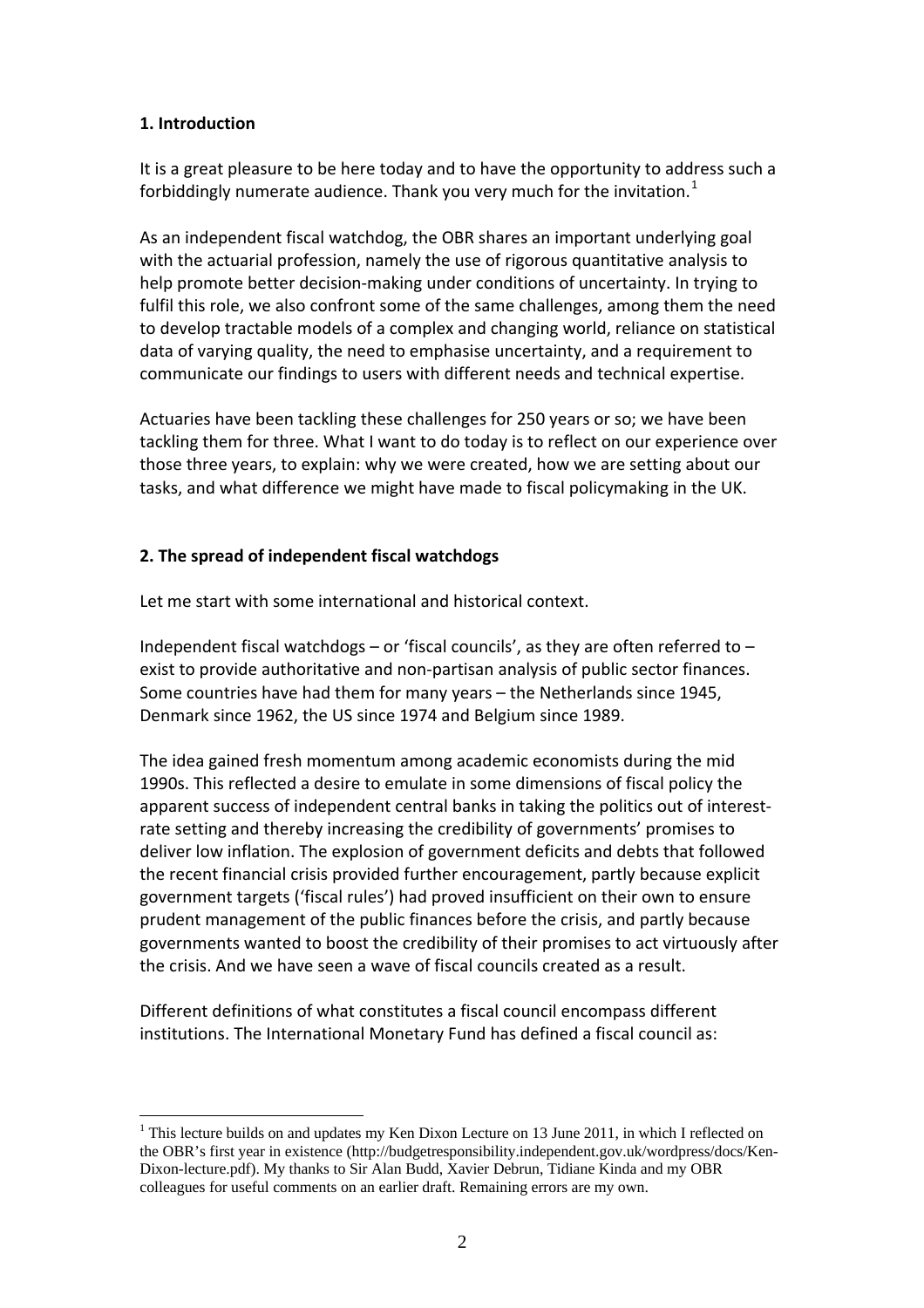"A permanent agency with a statutory or executive mandate to perform independently from partisan influence at least one of the following functions:

- To assess the government's fiscal policies, plans and performance against macroeconomic objectives related to the long‐term sustainability of public finances, short‐to‐medium term macroeconomic stability, and other official objectives;
- To contribute to the use of unbiased macroeconomic and budgetary forecasts in budget preparation (through forecasting and scoring functions, or by proposing prudent levels of key parameters);
- To identify sensible fiscal policy options and, possibly, formulate recommendations, and;
- $\bullet$  To facilitate the implementation of fiscal policy rules."<sup>[2](#page-2-0)</sup>

Based on this definition, the IMF estimates that fiscal councils now operate in 27 countries, with the majority created since the crisis. Most of the recent additions are in the European Union, where the 2012 'Fiscal Compact' treaty recommended that independent bodies monitor compliance with national fiscal rules, while the subsequent 'two-pack' agreement mandated eurozone countries to establish an "independent fiscal body" to produce "independent macroeconomic forecasts" for budget preparation. Beyond Europe, fiscal councils have been created as parliamentary budget offices in the likes of Canada, Kenya and Australia, with a new PBO currently being set up in South Africa. Some countries have created completely new institutions, like the OBR, while others have adapted or augmented the role of existing institutions. In France, for example, the newly created High Council of Public Finance is based in the country's court of auditors (the 'Cour des comptes').

So what is the attraction of setting up a fiscal council?

 $\overline{a}$ 

The core analytical argument is that, left to their own devices, democratic governments are prone to what economists call 'deficit bias' and 'pro‐cyclicality' in their management of the public finances. In English, this means that on average they borrow more than they should, and that in particular they spend too much or tax too little when the economy and the public finances both appear to be performing well.

Lars Calmfors and Simon Wren-Lewis<sup>[3](#page-2-1)</sup> have identified six potential sources of deficit bias that might recommend the creation of a fiscal watchdog:

 First, **over‐optimism and differential access to information**. In their published forecasts, governments may tend to be over‐optimistic about the outlook for the public finances – they may be over‐optimistic about the outlook for the economy, about the performance of revenues and spending

<span id="page-2-0"></span> $2$  IMF, 2013, The Functions and Impact of Fiscal Councils (forthcoming; Washington: International Monetary Fund)

<span id="page-2-1"></span><sup>&</sup>lt;sup>3</sup> "What should fiscal councils do?", by Lars Calmfors and Simon Wren-Lewis, http://www.finanspolitiskaradet.se/download/18.3b8af0c112ec0f3879380005563/whatshouldfiscalcoun cilsdo.pdf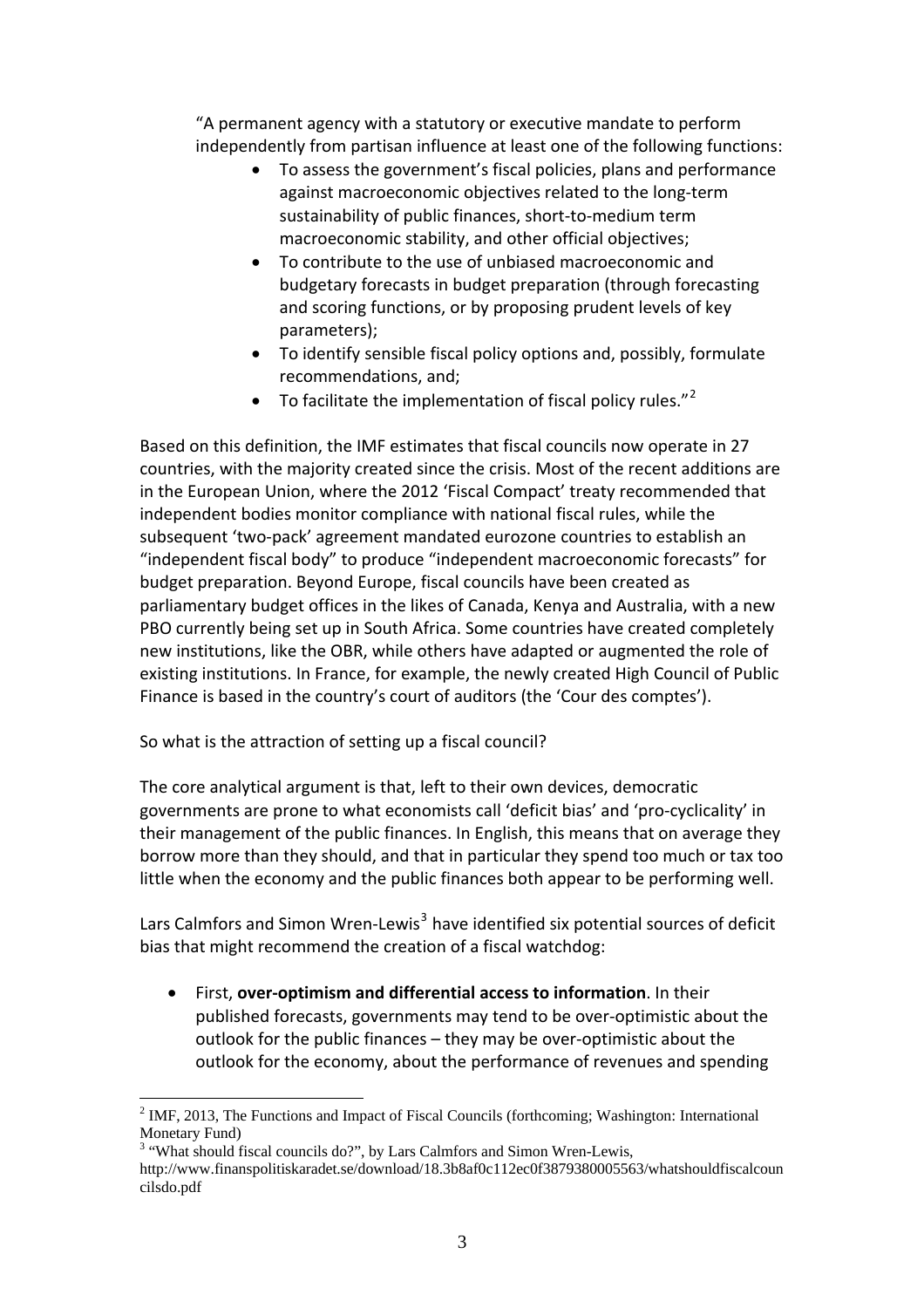in any given state of the economy, or both. On occasion this may be a cynical attempt to disguise the need for painful fiscal action until after an upcoming election. Or ministers may be seduced by their own rhetoric and genuinely mistake a temporary cyclical improvement in the public finances for a permanent improvement arising from their own far-sighted policies. And if outsiders express doubts about the forecasts, the government can argue with justice that it has access to real-time information on spending and revenues that the outsiders lack. A watchdog has less temptation to be overoptimistic and can be given the same information that the government sees.

- Second, **impatience**. Ministers may be less forward‐looking than voters when they set their tax and spending policies, because they are focussed on winning the next election. Yet the voters may be unable to discipline this short-sighted behaviour effectively, because elections are not fought solely over the state of the public finances. A watchdog can focus discipline in this particular area. It can also encourage the electorate to resist irresponsible tax cuts or spending increases by publicising their likely long‐term consequences.
- Third, **electoral competition**. A government that knows it may be voted out of office at the next election may borrow more than is optimal because it knows there is some probability that the costs of doing so will have to be borne by its opponents. In extremis, a government that actively expects to lose an election may borrow more in order to reduce its opponents' room for manoeuvre when they are in office. A watchdog can warn against both.
- Fourth, **'common pool' problems**. Governments may borrow too much because different powerful groups in society lobby for higher spending and tax cuts without considering the consequences for the public finances as a whole. This is likely to be a particular problem in countries where spending ministries are powerful relative to the finance ministry. A watchdog can strengthen the hand of a virtuous finance minister in resisting such pressure.
- Fifth, **use of fiscal policy for macroeconomic management**. If a government uses fiscal policy to help manage the overall amount of spending in the economy, then fiscal watchdogs may help reduce deficit bias in the same way that independent central banks help prevent inflation bias – by helping them to keep their promises to behave responsibly. This does not mean that fiscal watchdogs will always stand in the way of increasing government borrowing. Indeed, if their remit permits they can be uniquely well placed to reassure voters and investors that the use of temporary fiscal stimulus measures to help stabilise the economy need not compromise the long-term sustainability of the public finances. We have seen this happen in Sweden, where the Fiscal Policy Council was more enthusiastic about the use of such measures during the recent crisis than the government was.
- Sixth, **exploiting future generations**. Today's taxpayers may be tempted to finance their consumption of public services by borrowing rather than taxing,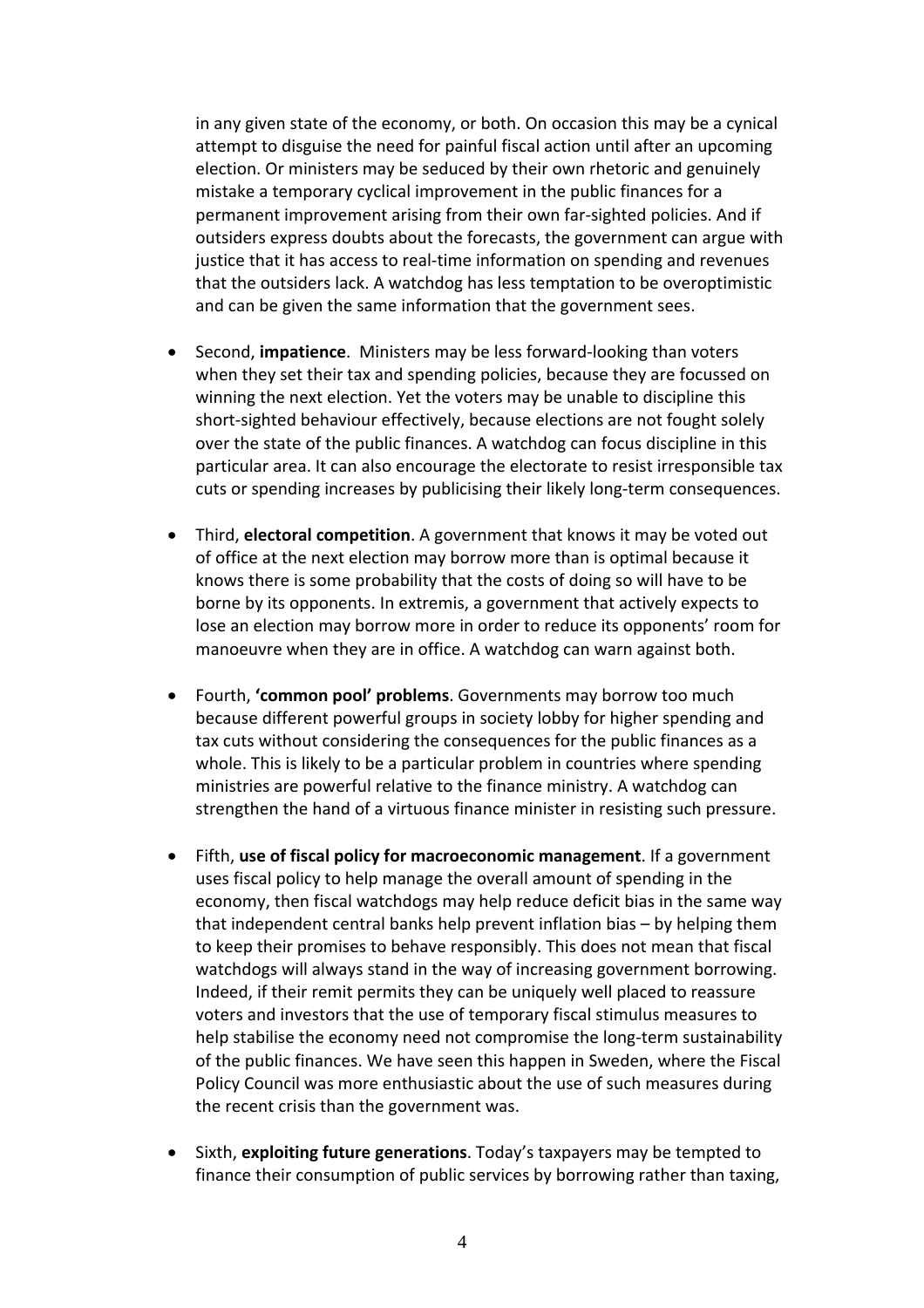because that leaves tomorrow's taxpayers to pick up the bill. A watchdog more sensitive to the verdict of history can act in effect as a representative of future generations (although it is not obvious why a government more concerned about the opinion of the current generation would defer to it).

The role and structure of fiscal councils varies quite a lot from country to country, probably more so than the design of central banks. The differences reflect a number of country‐specific factors, among them: the relative importance of the different sources of deficit bias, the system of government, the existence of other domestic institutions with a watchdog role, and the importance of supranational scrutiny.

Taking these factors in turn, the distinctive features of the OBR in part reflect:

- First, the perception that deficit bias has been exacerbated in the UK by episodes in which ministers have made systematically over‐optimistic fiscal forecasts, as well as 'moving the goalposts' of their fiscal targets;
- Second, the fact that by international standards the Executive in the UK is powerful relative to Parliament in fiscal policymaking, while the Treasury (the finance ministry) is powerful relative to individual spending ministries;
- Third, the fact that there are already independent bodies notably the Institute for Fiscal Studies – that regularly scrutinise the UK public finances, but without access to all the information available to ministers, and;
- Fourth, the fact that while the UK is formally subject to supranational fiscal scrutiny by the EU, this process has almost no domestic political impact.

### **3. The remit of the OBR**

So let me now describe the remit of the OBR and how we compare internationally.

The OBR was set up in interim form immediately after the May 2010 general election. (The incoming Coalition Government wanted an independent assessment of the public finances before its 'emergency Budget' in June 2010, which increased the size and pace of the fiscal consolidation plan that it inherited from the outgoing Labour government.) A three-person interim 'Budget Responsibility Committee' (BRC) was appointed, chaired by the former Treasury chief economic adviser Sir Alan Budd and aided by a small secretariat of Treasury officials. They produced a forecast for the public finances shortly before the June Budget, followed by a second forecast on Budget day itself that incorporated the impact of the newly announced measures.

With the June Budget forecasting exercise complete, the permanent structure of the OBR was then put in place. A new Budget Responsibility Committee was appointed in October 2010, consisting of: myself; Steve Nickell, a distinguished economist and former member of the Bank of England's Monetary Policy Committee and; Graham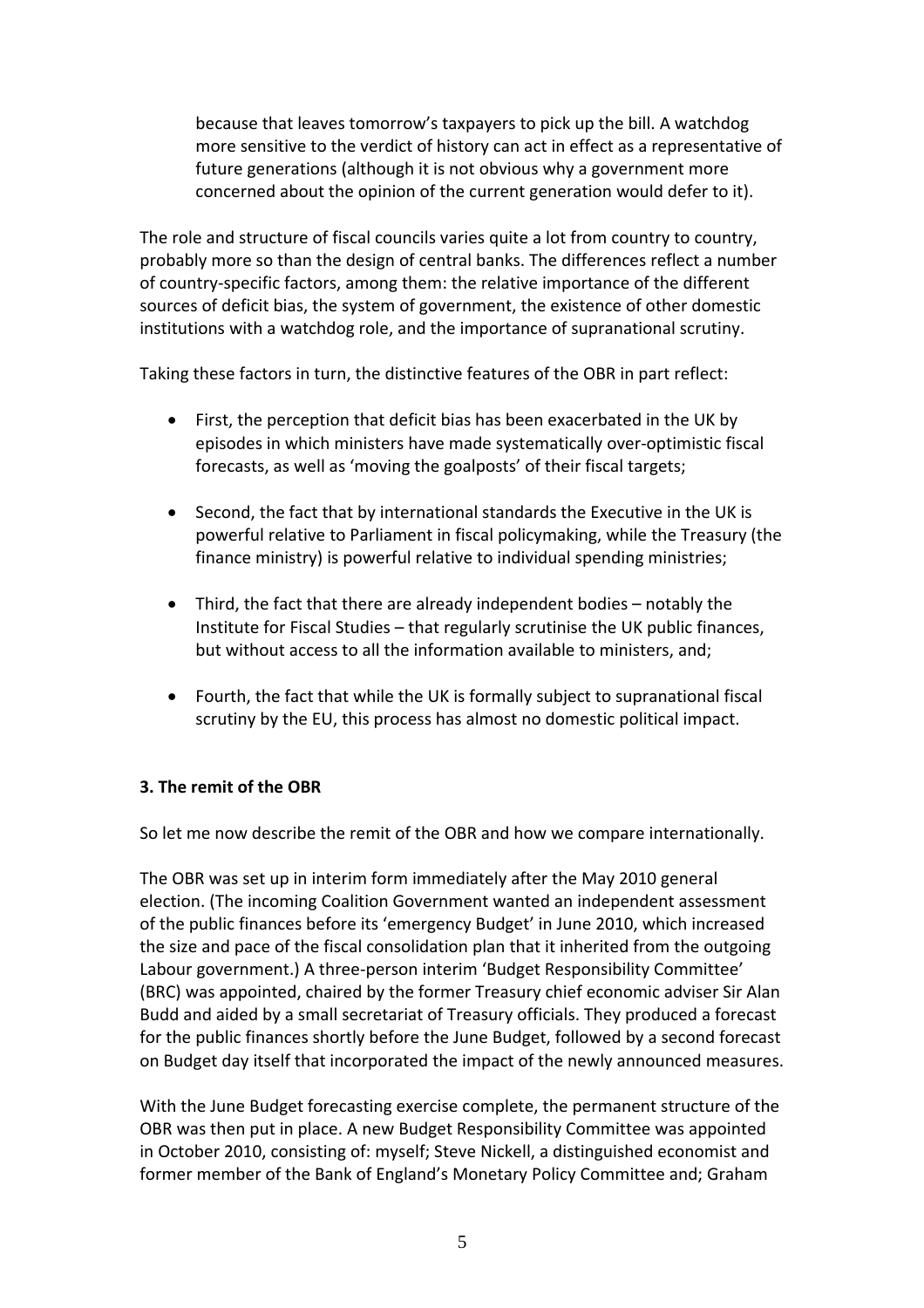Parker, an experienced former Treasury and Inland Revenue fiscal forecaster. An Oversight Board was also created, comprising the three BRC members plus two external members – who in effect function as our Non‐Executive Directors. The OBR also agreed an annual budget with the Treasury of £1.75 million each year to 2014‐ 15 (subsequently raised slightly to £1.775m to cover the VAT on our office rental payments). This pays for a dedicated staff of 18 civil servants, plus the committee. The OBR has complete freedom over its staffing decisions.

The OBR's permanent role and structure was set out in legislation in the *Budget Responsibility and National Audit Act,* under which we became a statutory body on 4 April 2011. The Act states that the overarching role of the OBR is: "to examine and report on the sustainability of the public finances".

In practice we have four main tasks:

- First, we are now responsible for producing the official five-year forecasts for the economy and the public finances that the Chancellor of the Exchequer was required to produce twice each year by the 1975 Industry Act. One accompanies the Chancellor's Budget (usually in March), while the other accompanies his Autumn Statement (usually in late November).
- Second, we use these five-year forecasts to assess whether the Government has a better than 50 per cent chance of achieving the fiscal targets that it has set itself on its existing policies. There are currently two such targets:
	- The 'fiscal mandate' requires the government to set policy so as to achieve balance or surplus in the structural current budget five years ahead (in other words, to ensure that it will not borrow other than to finance capital investment, after adjusting for the temporary impact of any spare capacity in the economy on revenues and spending).
	- The 'supplementary target' requires the ratio of debt to GDP to be falling in 2015‐16. This target date does not roll forward.
- Third, we scrutinise the fiscal cost or saving resulting from each tax and welfare spending measure announced in the Budget or Autumn Statement. The Treasury comes to us with a policy costing (usually prepared by HM Revenue & Customs or the Department for Work and Pensions) and we discuss it with the officials from those departments and suggest amendments. The Treasury publishes its own final estimate of the costing and we say publicly: "yes, we agree", "no, we don't" or "we were not given sufficient time or information to reach a judgement". If we agree, that costing is incorporated in our forecast. If we disagree, we incorporate our own costing. And in the absence of sufficient time or information to make a judgement, we include the Treasury's costing or one of our own as a provisional estimate and then revisit it in the subsequent forecast.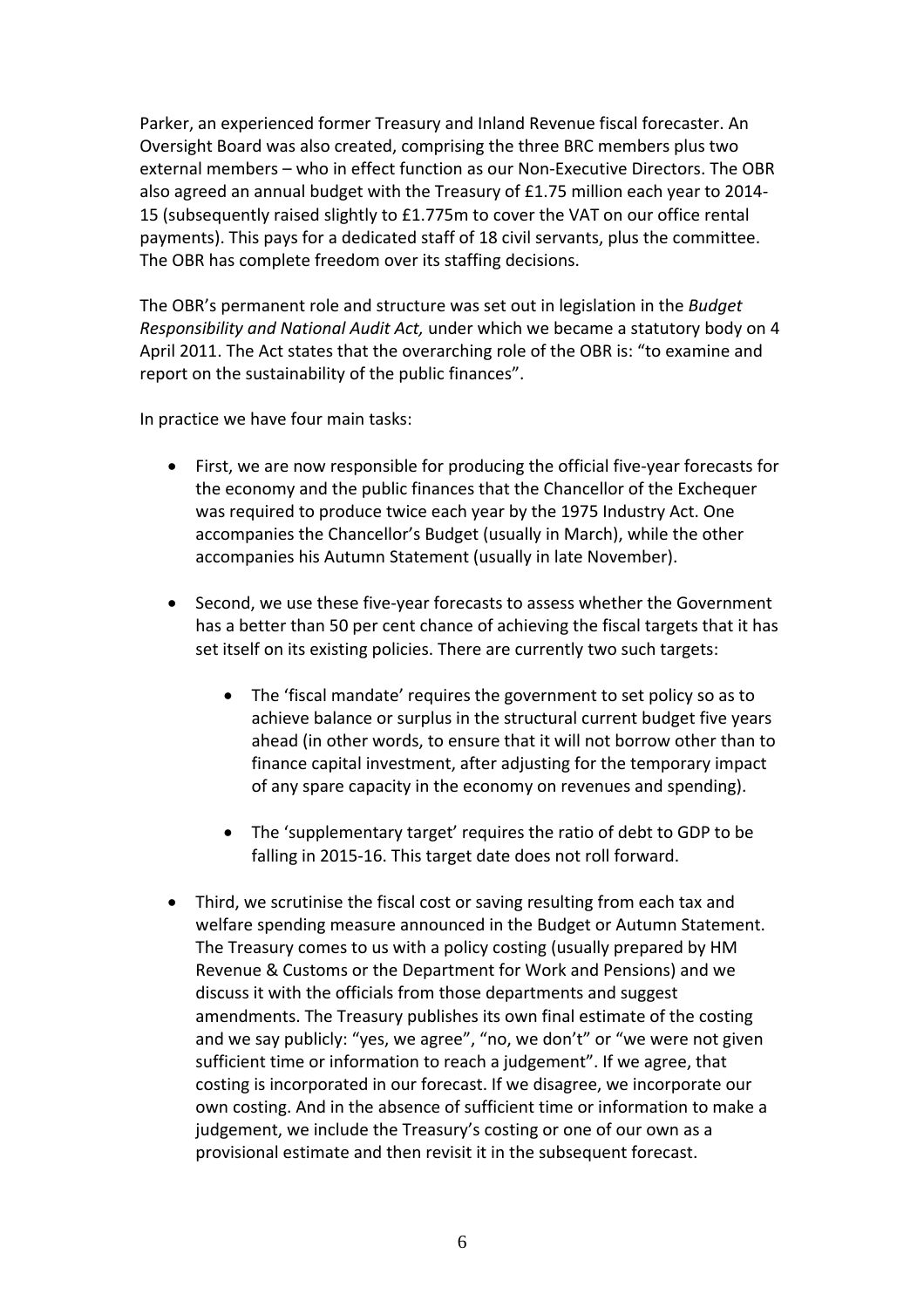Fourth, we analyse the health of the public sector balance sheet and the long‐term sustainability of the public finances. Our analysis of long‐term sustainability is based on 50‐year projections of revenues, spending and financial transactions, which allow us to capture the influence of demographic and other long‐term fiscal influences.

Almost all this work is focused on the public finances at a UK‐wide level. But the Government has also asked us to forecast the Scottish receipts for four taxes that it plans to devolve to the Scottish Government from April 2015 onwards – namely income tax, stamp duty land tax, landfill tax and the aggregates levy. We have been publishing these forecasts since March 2012, alongside our UK revenue forecasts.

So how does this remit compare with that of our counterparts in other countries?

The first point to make is that like all other existing independent fiscal watchdogs – and in marked contrast to independent central banks – we are not ourselves policymakers. The Government is not compelled to do what we think would be necessary to give itself a better than 50 per cent chance of meeting its fiscal targets, and we certainly do not have any tax or spending instruments under our control.

Beyond that common feature, fiscal council remits differ widely from country to country. By international standards, the OBR has a relatively narrow remit, focusing very much on fiscal rather than broader policy analysis. In contrast, the Danish, Dutch, German, South Korean and Swedish watchdogs (for example) all comment on employment, growth and other structural policies too. The US Congressional Budget Office (CBO) looks at labour markets, employment policy and climate change. The CBO and the Canadian Parliamentary Budget Office also examine particular public services spending streams and projects, in areas such as defence and healthcare.

Our mandate is also narrower than that of some of our counterparts in that we confine ourselves to positive analysis rather than making normative policy recommendations. Indeed, Calmfors and Wren‐Lewis argue that the OBR is "the most extreme case of positive analysis", because Parliament has instructed us not even to look at the impact of different policy options, let alone to recommend between them. Rather we are to confine ourselves to analysis of the current policies of the current government. At the other end of the spectrum, the CPB Bureau of Economic Policy Analysis in the Netherlands formally assesses the economic and fiscal consequences of political parties' manifestoes ahead of general elections. It will be interesting to see if there is any demand for the OBR to look at alternative policies once we have established ourselves more firmly in our current role.

In common with roughly half our counterparts, the OBR produces and publishes macroeconomic forecasts – but in our case purely as an input into our forecasts for the public finances, rather than to draw wider macroeconomic policy conclusions. The Chancellor of the Exchequer gets his macroeconomic policy advice from the Treasury, based on its own work and informed by that of other economists.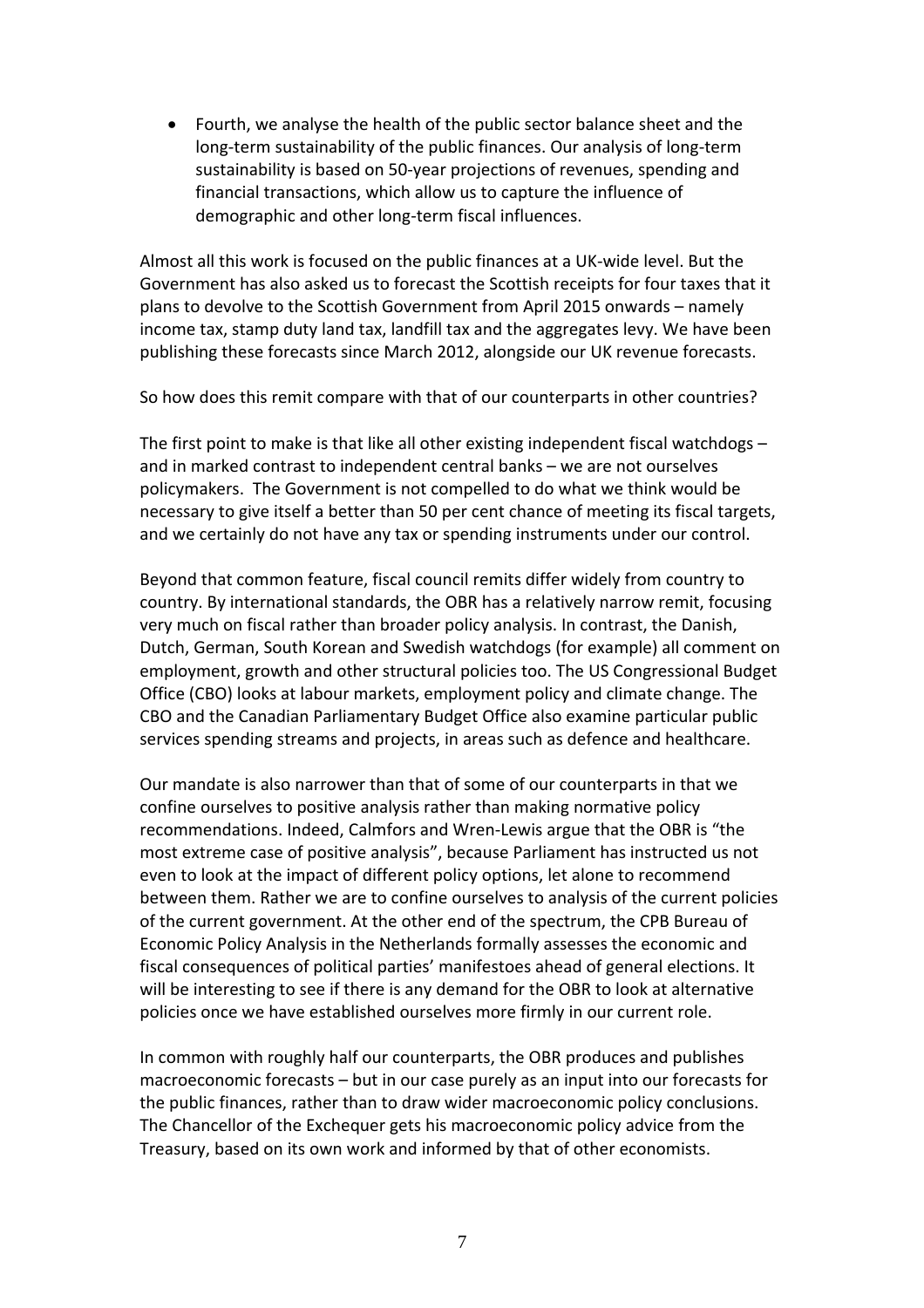Most watchdogs that publish macroeconomic and public finance forecasts do so in order to compare them to their governments' published forecasts. (The National Assembly Budget Office in South Korea is a good example.) Indeed, it can be hard to critique a government's fiscal forecast authoritatively without a reasonably fully articulated alternative forecast of your own.

The UK is unusual in that the Government no longer publishes economic and fiscal forecasts itself. It has in effect 'contracted out' the task of producing the official forecasts to the OBR and ministers then have to decide how to respond to them. This requires the OBR to interact more closely with ministers and officials as they make their fiscal policy decisions than most other fiscal councils have to do.

### **4. Independence and accountability**

 $\overline{a}$ 

The whole point of creating an independent fiscal watchdog is for it to provide (and to be seen to provide) analysis that is based on professional judgement rather than politically motivated wishful thinking. Achieving and demonstrating independence from political influence is therefore of paramount importance. (This is especially true for the OBR, because of the behind-the-scenes working relationship with ministers and officials that is necessitated by our remit.) But independence also has to be accompanied by accountability. Fiscal watchdogs may not have formal policymaking powers, but they are publicly funded bodies that can exert significant influence over important policy decisions. So they need to be accountable for their actions.

Independence and accountability can be underpinned by ensuring that watchdogs have clear formal rights and responsibilities, set down in legislation and in other published agreements with their governments and parliaments. But, as I shall discuss in a moment, just as important (and probably much more important) is how the watchdog behaves in practice – and in particular how transparently it operates.

The OBR's formal rights and responsibilities are set out in three documents:

- The *Budget Responsibility and National Audit Act*, our framing legislation;
- The *Charter for Budget Responsibility*, a document required by the Act, in which the government sets out its approach to fiscal policy, and;
- A *Memorandum of Understanding (MOU)* between the OBR and those government departments with which it interacts most, namely HM Treasury, HM Revenue and Customs and the Department for Work and Pensions.

These documents – all on our website<sup>[4](#page-7-0)</sup> – set out some things we have to do, some things we cannot do, and an overarching duty that we are free to fulfil as we see fit, subject to these 'do's and don'ts' and to some broad principles of good behaviour.

<span id="page-7-0"></span><sup>4</sup> http://budgetresponsibility.independent.gov.uk/independence/legislation-and-related-material/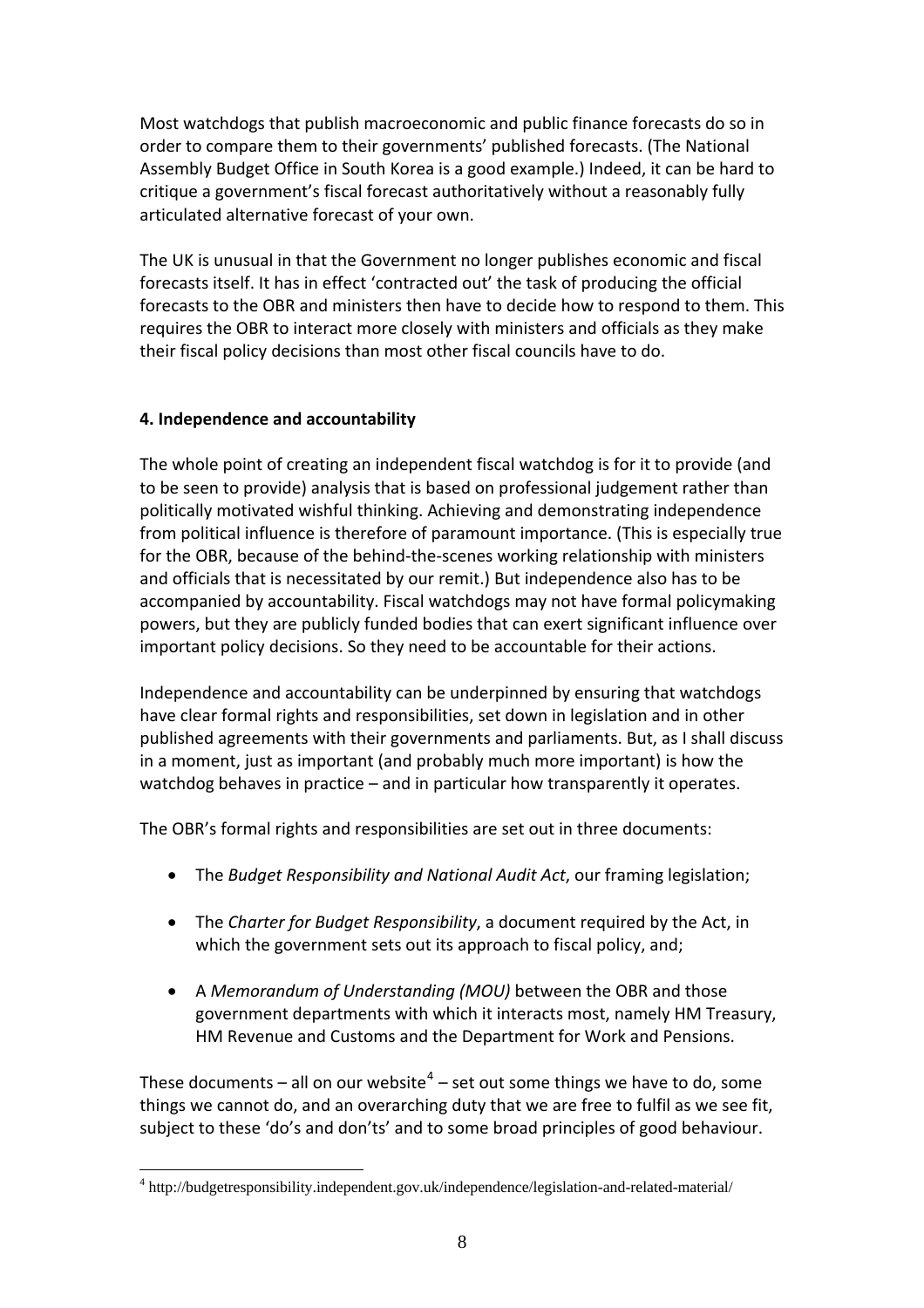The Act sets out the overarching duty of the OBR to "examine and report on the sustainability of the public finances", but also identifies specific duties to:

- Prepare two sets of fiscal and economic forecasts each financial year;
- Assess the extent to which the fiscal mandate is likely to be achieved;
- Assess the accuracy of our previous forecasts; and
- Analyse the sustainability of the public finances.

The Act gives us "complete discretion in the performance of [our] duty", as long as we perform it "objectively, transparently and impartially" and as long as we take into account current government policies but not alternative policies. (It should be said that defining 'current government policies' is not always as straightforward as it sounds, particularly when making projections over five decades rather than five years.) The Act also requires us to operate "efficiently and cost‐effectively".

The Charter says that our independence includes complete discretion to decide:

- The methodology underpinning our forecasts, assessments and analyses;
- The judgments we make in producing these outputs;
- The content of our publications; and
- Our work programme of research and additional analysis.

The Charter specifies some material that we have to include in our forecasts and gives the Chancellor the right to determine the length of the forecast horizon (subject to a minimum of five years). It states that the government remains responsible for policy decisions and costings and says that we "should not provide normative commentary on the particular merits of government policies", tempting though that sometimes is.

Importantly, the Act gives the OBR "right of access (at any reasonable time) to all Government information which it may reasonably require for the performance of its duty". We are "entitled to require from any person holding or accountable for any government information any assistance or explanation which the Office reasonably thinks necessary for that purpose". Any disputes over access to information or assistance would be discussed and hopefully resolved by the Forecast Liaison Group, which is chaired by the OBR and which includes representatives of the four MOU signatories. The MOU states that: "Where it is not possible to reach agreement, issues may be escalated to the Chair of the OBR and Permanent Secretaries as appropriate". If we were still being denied information or assistance that I believed we needed to do our job properly then I would simply make those concerns public.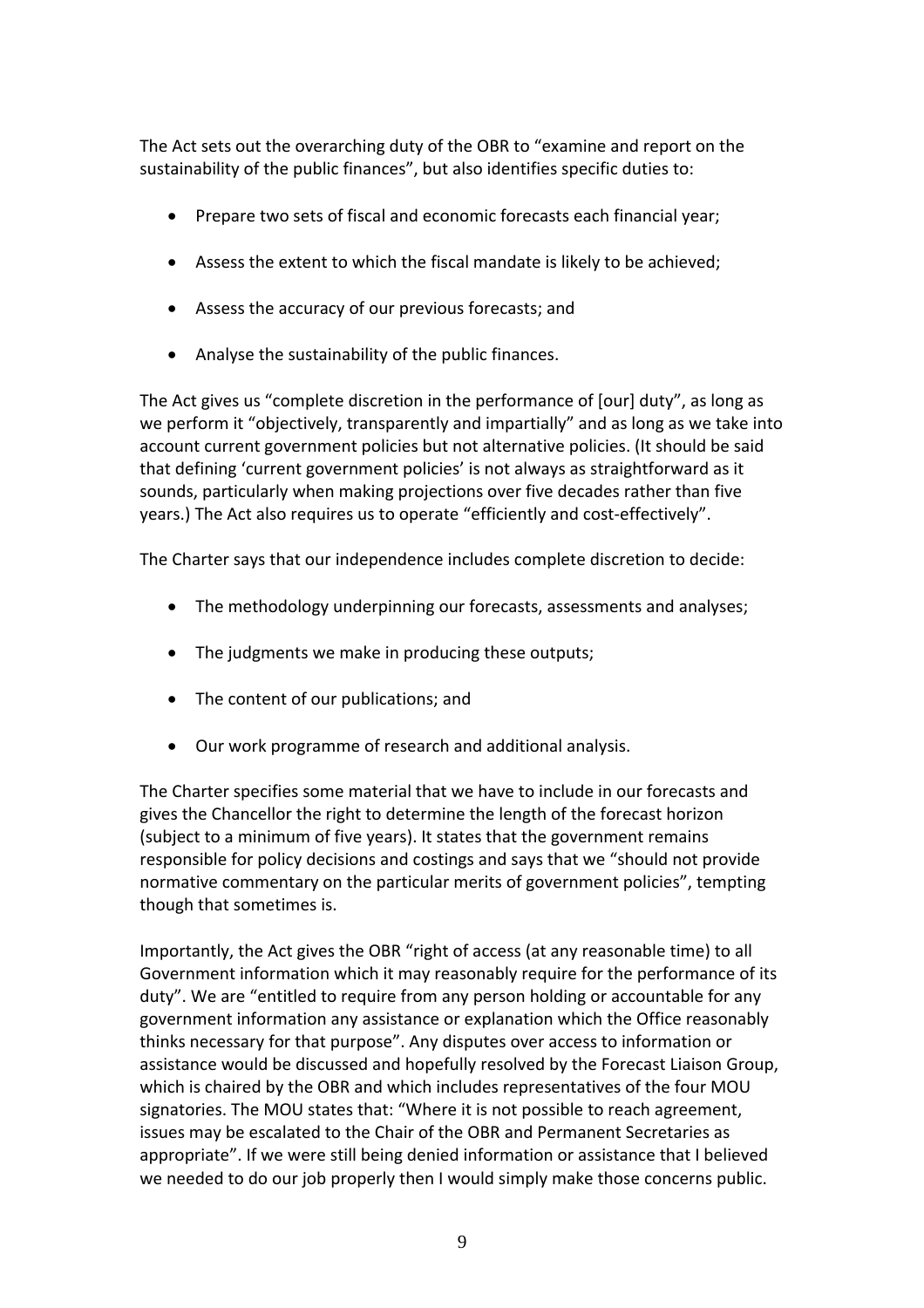A fiscal watchdog's effectiveness can be undermined by restricting the resources it has available to it, as well the information it has access to. The Canadian Parliamentary Budget Office (PBO) had its budget reduced in 2009‐10 after it released controversial reports on the costs of Canada's engagement in Afghanistan and the economic and fiscal outlook. And after just two years in existence the Hungarian Fiscal Council was stripped of its secretariat and transformed into a more toothless body after criticising its government's Budget for overoptimistic assumptions and lack of transparency. So no fiscal watchdog can afford to be complacent. The OBR's budget is formally part of the Treasury's (although separately identified within it) and so we could be subjected to a similar squeeze. Our main protection is to have our budget fixed several years in advance, and published, which would make it hard to exert financial pressure on a year-by-year basis.

Appointments are another potential pressure point. In Belgium, the High Council of Finance was left in limbo for several years, unable to make policy recommendations, after the Finance Minister refused to renew the mandate of existing council members or appoint new ones. And in Canada the future of the PBO is currently in some doubt after the government failed to appoint a permanent successor to the outgoing Parliamentary Budget Officer before the end of his term of office.

The Canadian and Hungarian episodes demonstrate that making a fiscal watchdog formally responsible to Parliament, rather than to the Executive, does not necessarily protect it from political pressure. (On the IMF definition, fiscal councils now split roughly evenly between parliamentary budget offices, bodies attached to the Executive, and stand‐alone institutions.) The OBR is a 'non‐departmental public body' under the aegis of the Treasury, but we are also formally accountable to Parliament via the Treasury Select Committee (TSC) of the House of Commons.

This accountability to Parliament has a number of elements:

- First, the four flagship publications we are required to publish each year all have to be laid formally before Parliament, which means in practice that we can only publish them when Parliament is sitting and able to discuss them.
- Second, the TSC can call us to give evidence on our work at any time, and it routinely does so shortly before it quizzes the Chancellor and his officials after each Budget and Autumn Statement. (We also now give regular evidence to the Finance Committee of the Scottish Parliament.)
- Third, the TSC has a role in determining the membership of the Budget Responsibility Committee. When a new member has to be appointed, the Chancellor of the Exchequer names his preferred candidate following a formal application and interview process run by the civil service. The TSC then holds confirmation hearings with the candidate and can veto the Chancellor's choice. (This is in contrast to appointments to the Bank of England's Monetary Policy Committee. For these the TSC holds hearings with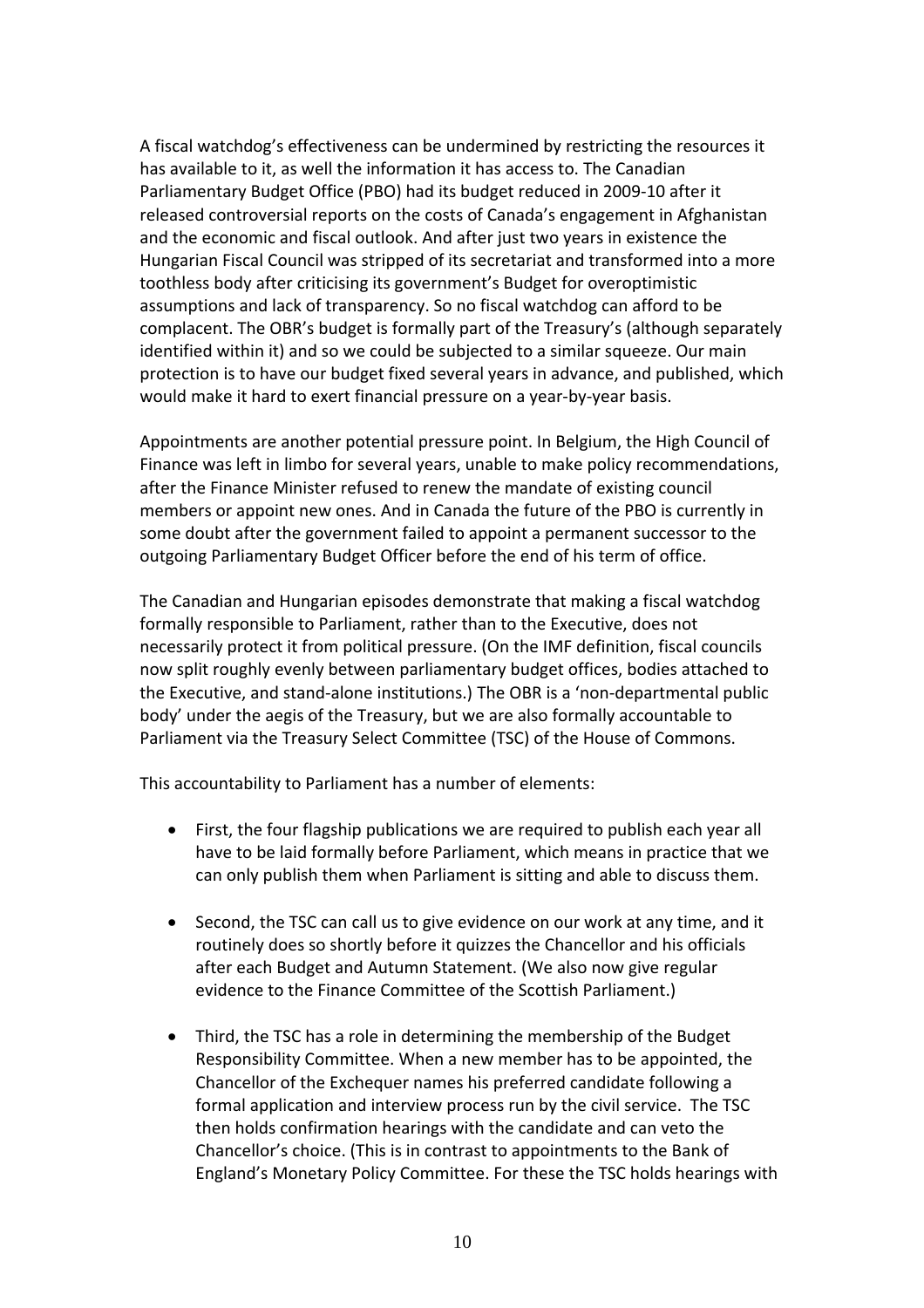new members, and expresses views on their suitability, but cannot formally veto them.) The TSC also has a veto over any attempt by the Chancellor to sack a BRC member before the end of his or her term of office.

It should be noted that the Chairman of the TSC and the majority of its members come from the government parties. This has led some observers to question how reliable a guardian of our independence it can be. That said, the TSC is widely recognised by political observers to behave independently from the Executive.

At the end of the day the OBR needs to be accountable and responsive to the Chancellor and to parliamentarians, but to remain independent of both. Our ultimate responsibility is to the general public and we owe them our best judgement, whether politicians like what we say or not. But it is nonetheless essential for the OBR's legitimacy that we enjoy broad support across the political spectrum. It is therefore welcome that there was cross party support for the *Budget Responsibility and National Audit Act* and that the Opposition supports our continued existence.

Striking a balance between accountability and independence will not always be easy. The external members of our Oversight Board can play a valuable role here. Their main task is to help ensure that we fulfil our duty in line with the principles of good behaviour set out in the Act – and they formally report on our success or failure in doing so each year in our Annual Report. But they also offer a second opinion and a channel of communication if we in the OBR are ever particularly concerned about the behaviour of the politicians – or if the politicians are concerned about ours.

Formal safeguards for independence have come to be seen as increasingly important as fiscal watchdogs have increased in number. Around half of all fiscal councils now have legal provisions for their independence, but this proportion rises to three‐ quarters for those established since 2005. The oldest fiscal council, in the Netherlands, had its limited formal independence bolstered by a decree in 2012.

Existing and putative fiscal councils will also be able to draw strength from the *Principles for Independent Fiscal Institutions*[5](#page-10-0) being drawn up under the auspices of the Organisation for Economic Cooperation and Development (OECD). The current draft contains 23 principles covering: local ownership; independence and non‐ partisanship; mandate; resources; relationship with the legislature; access to information; transparency; communication; and external evaluation. The principles should help fiscal councils resist attacks on their independence by highlighting any deviation from international best practice. At the same time the principles should also serve to encourage high standards in councils' own behaviour.

Direct comparisons are hard to make, but I suspect that the OBR's formal governance and accountability arrangements offer pretty strong underpinning for our independence when judged by international standards. But formal safeguards, where they exist, are only helpful up to a point. Ultimately fiscal watchdogs have to

 $\overline{a}$ 

<span id="page-10-0"></span><sup>&</sup>lt;sup>5</sup> http://www.pbo-dpb.gc.ca/files/files/Revised%20IFI%20Principles\_EN%20-%2013-Feb-13.pdf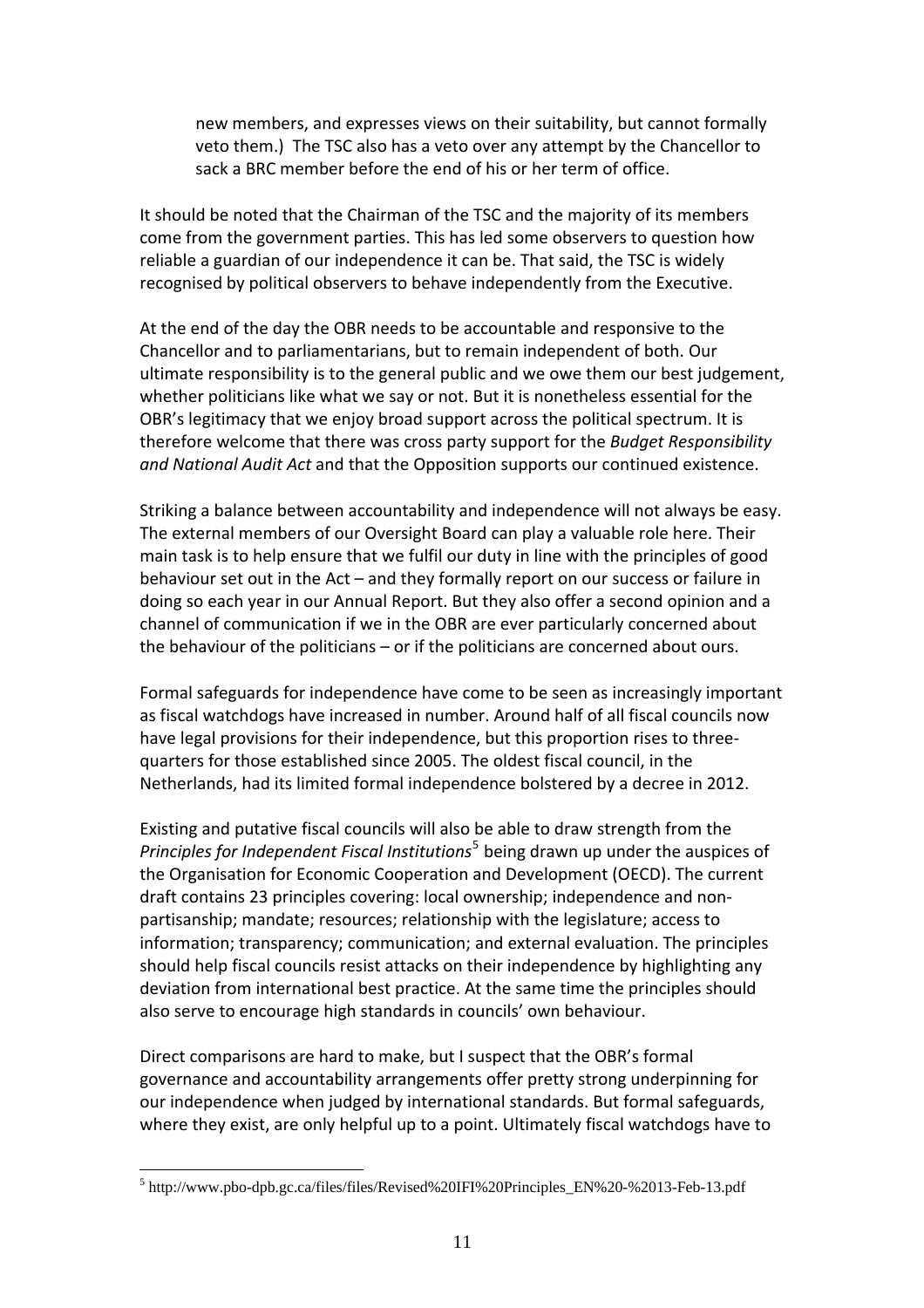rely on the informal independence and legitimacy that they develop by building a reputation for transparency and for impartial and rigorously underpinned analysis.

#### **5. Have we made a difference?**

I have described the role and structure of the OBR, and the formal foundations for our independence and accountability. Now let me turn to the way in which the OBR operates in practice – and ask whether we have made any difference to fiscal policy making in the UK. I will focus on three issues: the fiscal policy process, the transparency of official fiscal analysis and the performance of official fiscal forecasts.

### *The fiscal policy process*

The creation of the OBR has made a significant difference to the way in which Budgets and Autumn Statements to Parliament are prepared, presented and pronounced upon. By introducing us into the process, the Chancellor has certainly sacrificed some of his predecessors' flexibility, as well as exposing himself to greater uncertainty – the underlying fiscal forecast is no longer under his control and every tax and spending measure he intends to announce has to be subjected to our scrutiny. But at the same time I hope that we have injected more rigour into the process and increased people's confidence in the integrity of the published figures and analysis, whether or not they agree with the precise forecasts and costings.

Let me explain how the process now works:

- The *Charter for Budget Responsibility* requires the Chancellor, under normal circumstances, to give the OBR at least 10 weeks' notice of a Budget or an Autumn Statement. Once the date is set, the OBR and the Treasury agree a timetable according to which we will exchange the information necessary for the OBR to produce the economic and fiscal forecasts and for the Treasury to produce its 'scorecard' of costings for the policy measures.
- The OBR begins by preparing a first-round economic forecast, drawing on the economic data released since the previous forecast and some preliminary judgements on the outlook for the economy. Using determinants derived from this forecast (such as the outlook for wages, profits, consumer spending, unemployment and inflation), the OBR then commissions forecasts for each individual tax and spending stream from HM Revenue and Customs, the Department for Work and Pensions and other departments. These are then collated and used to generate forecasts for overall spending and receipts and for the various measures of public sector borrowing and debt.
- The results of the first‐round economic and fiscal forecasts are then sent to the Chancellor, together with the OBR's initial assessment of the margin by which it believes the Government is likely to hit or miss its fiscal targets in the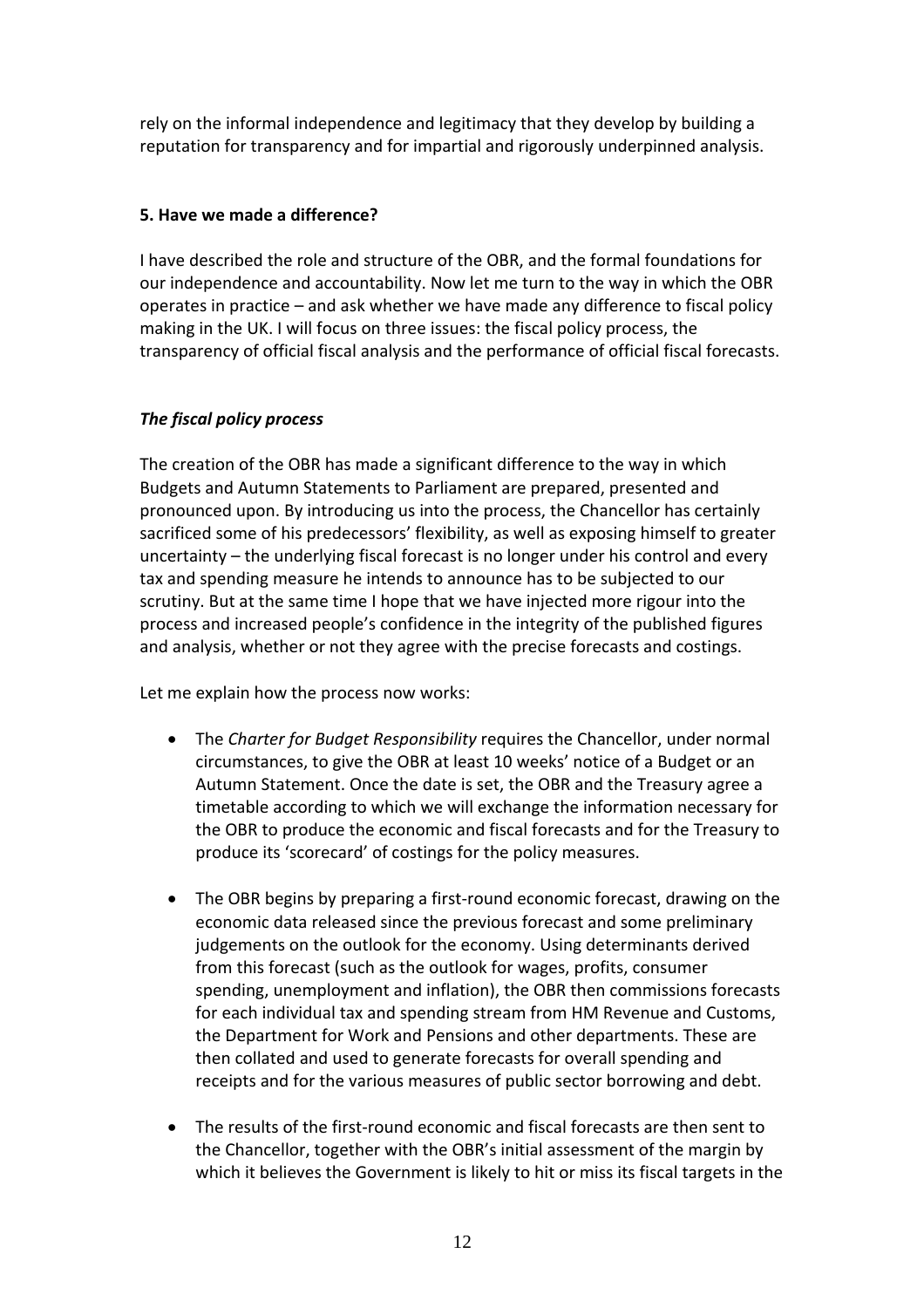absence of new policy measures. For the March 2013 Budget the Chancellor received this 'pre measures' forecast about six weeks before his statement.

- The economic and fiscal forecast then undergoes two further iterations, each incorporating new data plus further judgements on the economy and on the detail of the tax and revenue forecasts. The OBR then sends the Chancellor a final 'pre‐measures' economic and fiscal forecast and an accompanying assessment of performance against his fiscal targets. This provides a stable base from which the Chancellor can take his final policy decisions, knowing what he needs to do to meet or miss his formal fiscal targets or other objectives with whatever margin he deems appropriate. In March 2013 the Chancellor received this forecast about two weeks before his statement.
- At the same time as working on the forecasts, the OBR begins scrutinising the tax and welfare spending measures that the Chancellor is thinking of including in the statement. First the Treasury shows us a draft 'scorecard' – an initial list of possible measures. We then discuss the scrutiny we think each measure would require with the Treasury and the responsible department (usually HMRC or DWP), based on its complexity and similarity to previous measures. The department will then send a 'costing note' to the OBR, setting out the details of the policy and estimating the amount of money it will raise or cost in each year of the forecast. The OBR discusses the analysis with the department and the Treasury, suggesting changes and iterating until we are happy to endorse the estimates as 'reasonable and central' or until the Treasury and we agree to disagree (which has not happened yet). In the case of tax measures, these discussions focus on identifying the relevant tax base and judging the potential behavioural impact of the measure from the experience of similar measures or from estimates of relevant elasticities.
- At the outset of the forecast process, the OBR and the Treasury agree deadlines by which the OBR must be told of a proposed policy measure if it is to guarantee: first, to include its impact in the final post-measures economic forecast, and; second, to reach a judgement on the scorecard costing. In March 2013, the deadline to guarantee inclusion in the economic forecast was nine days before the statement.
- The OBR does not scrutinise the spending of individual Whitehall departments on public services and administration, such as schools and hospitals. Instead it takes a judgement on the extent to which departments in aggregate will over or under spend the 'Departmental Expenditure Limits' (DELs) set for them by the Treasury. For those years of the forecast for which DELs have not yet been set, the Government currently announces a target for overall public spending growth. Combined with the OBR's bottom‐up forecasts for welfare, debt interest, locally‐financed and other so‐called 'Annually Managed Expenditure', this target yields an implied envelope for DELs in those years beyond the Spending Review – which we publish.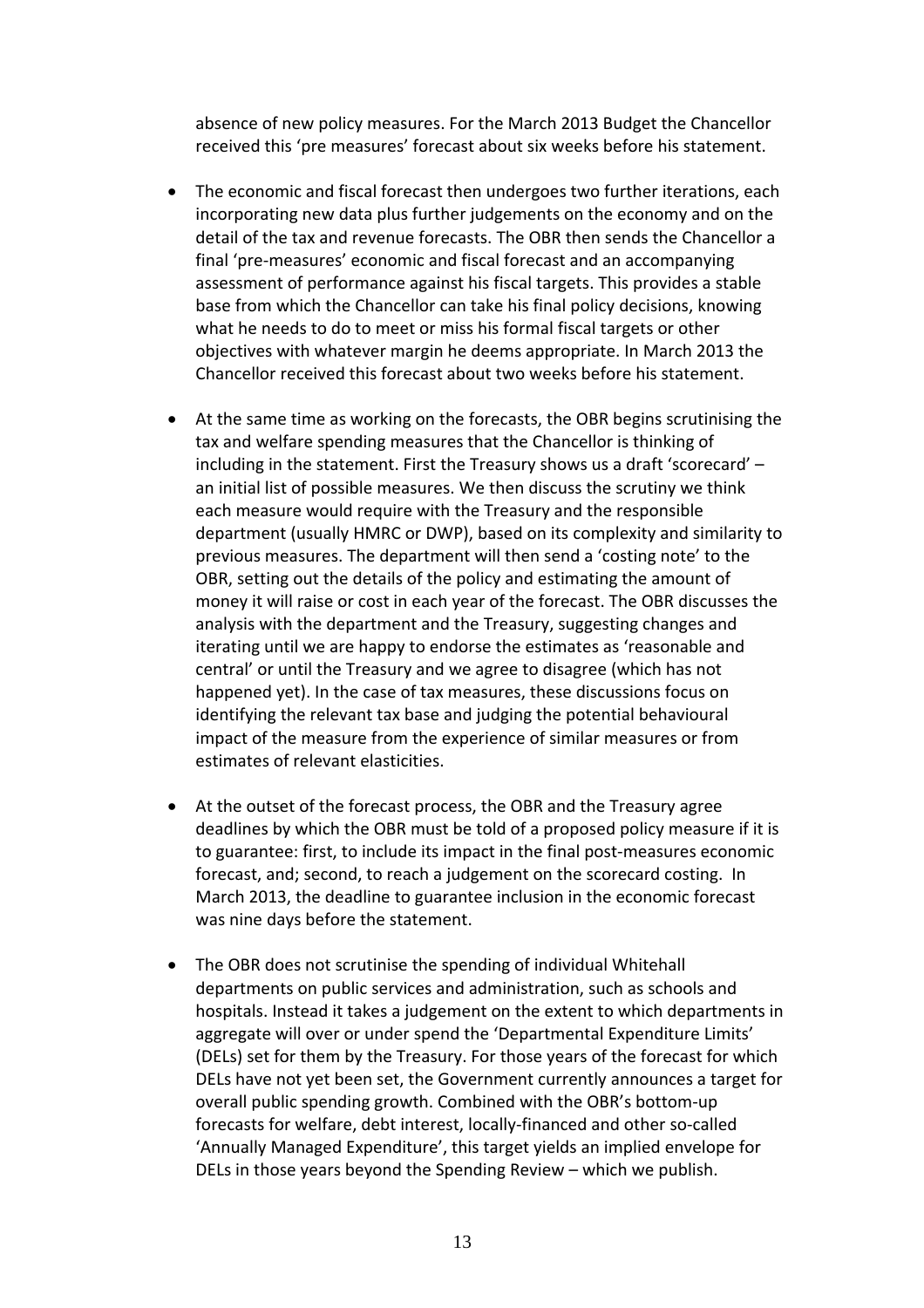- During the week before the statement, the OBR prepares its final economic and fiscal forecasts for publication, by amending the final pre‐measures forecast to reflect the economic and fiscal impact of the scorecard package. The final scorecard can look very different from the first draft – some measures drop off as the statement draws closer, while others are added on.
- Even for measures that remain on the scorecard throughout, the precise details – the exact changes in tax allowances and rates, for example – may be refined during and after the scrutiny process. Minor changes can be incorporated into the forecast after the deadlines referred to above, with the OBR typically closing the final post‐measures forecasts on the Friday prior to the statement. This allows the Treasury to fine tune the measures to achieve the 'bottom line' of net giveaways and takeaways that it wants in each year.
- On the day of the statement itself, the OBR publishes the final post-measures forecasts in the *Economic and fiscal outlook*, along with an explanation of the impact that the policy measures have had on the forecasts and on the Government's performance against its fiscal targets. The Treasury publishes its final scorecard costings, alongside other documentation on the economy and its policy decisions. The Chancellor gives his own summary of our forecasts – and the impact that they have had on his policy decisions – when he makes his statement to Parliament. We then hold a press conference to take people through the forecasts in detail and to answer any questions.

One consequence of having a formal timetable and external scrutiny by the OBR is that it is now much harder for Chancellors to add or drop measures from the package just as the documents are about to be printed, as sometimes happened in the past. Coalition government also makes last minute changes more difficult, as the key decisions have to be agreed by both governing parties. The TSC has in the past expressed concern that requiring the Chancellor to notify us of policy decisions by particular deadlines might stand in the way of 'late political decisions'. But, in extremis, the Chancellor could always announce a measure without our scrutiny, leaving us to assess its impact in the subsequent forecast. And, in any event, most observers would not regard 'late political decisions' as one of the historic strengths of British Budget making.

To underline our independence, we endeavour to be as transparent as we can about our interactions with the Government during the forecast and costing process. All substantive meetings with the Chancellor, his special advisers and private office are logged on our website. We set out the dates on which we submit the draft forecasts to the Chancellor and when he and his officials receive the final publication, so that they can prepare his statement. We publish the deadlines by which we have to be informed of policy measures. And we list any measures that were revealed to us after these deadlines and say how we have dealt with them.

Notwithstanding this transparency, some observers question whether we can ever be truly independent, given our behind-the-scenes interactions with officials and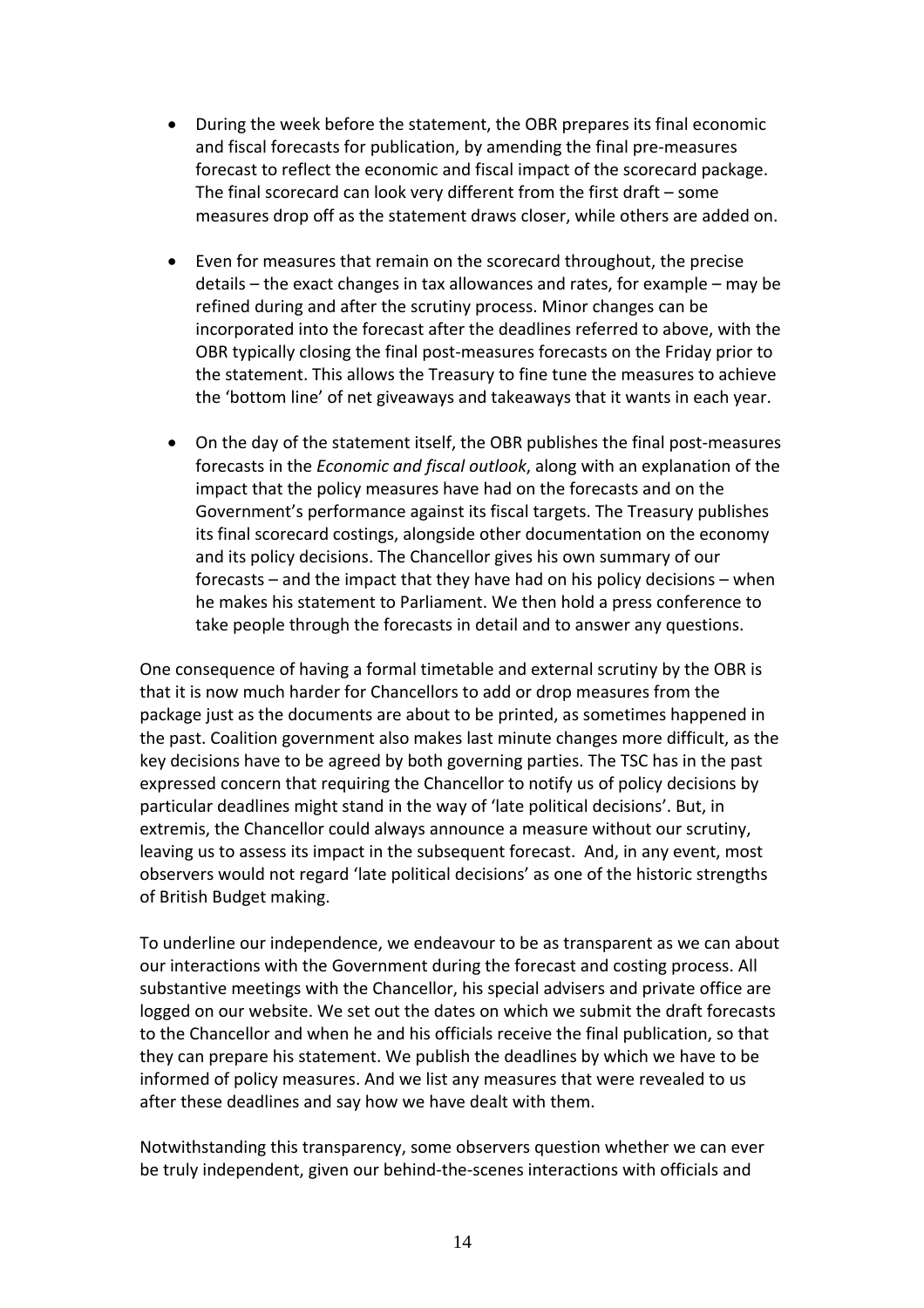ministers. As I have argued, it is these interactions that allow us to add value to the work already being done by the IFS and others in scrutinising the public finances on the basis of publicly available information. It is also important to realise that our engagement with government is not an adversarial bilateral stand‐off with 'us' on one side of the table and 'them' on the other. For example, we deal with multiple departments and with both officials and their political masters – and their objectives and incentives are not necessarily the same. In the numerous trilateral challenge and scrutiny meetings at which we have discussed policy measures or parts of the fiscal forecast, the Treasury and HMRC or DWP have never arrived with a predetermined "line to take" that they then proceed to defend against us. There has always been a genuine desire by everyone to probe what the data and analysis has to tell us.

Needless to say, all these departments have much more resources than we do and some observers wonder whether we can avoid having the wool pulled over our eyes as a result. I do not think that this is too much of a risk if we maintain the right mix of skills: a combination of inside experience and outside perspective. This is one reason why taking some staff and BRC members from the ranks of former Treasury, HMRC and DWP officials is a strength rather than a weakness. They are well equipped to challenge their former departments and typically relish the opportunity too.

So what about outcomes? To date we have prepared EFO forecasts for six 'non‐ emergency' Budgets and Autumn Statements, and on three of those occasions our 'pre‐measures' forecast has suggested that the Chancellor is more likely than not to breach one of his fiscal rules in the absence of additional policy action:

- In our November 2011 forecast, we showed him on course to breach the fiscal mandate, primarily because we had revised down our forecasts for potential GDP and had thereby increased our estimate of the 'structural' budget deficit i.e. that element which would not disappear automatically as the economy returned to full strength. On that occasion the Chancellor chose to extend the expected period of public spending restraint by an additional year so as to bring himself back on course. (This was facilitated by the fact that the target date for the mandate rolls forward one year each year.)
- In December 2012 and March 2013 our 'pre‐measures' forecasts showed the Chancellor on course to breach his supplementary target to reduce Public Sector Net Debt as a share of GDP in 2015‐16, primarily because we had lowered our medium‐term projections for nominal GDP growth, which reduces cash receipts and pushes up public spending as a share of GDP. On both occasions the Chancellor accepted the forecasts, but concluded that it would be better to expect to breach the rule than to announce an additional near‐term fiscal tightening that would weaken economic growth.

What would have happened if a Chancellor had still been responsible for these forecasts, as well as for the policy decisions? Would the outcome have been the same – or might a more convenient set of fiscal projections have downplayed the threat of a breach? It is for others to speculate. But, either way, these episodes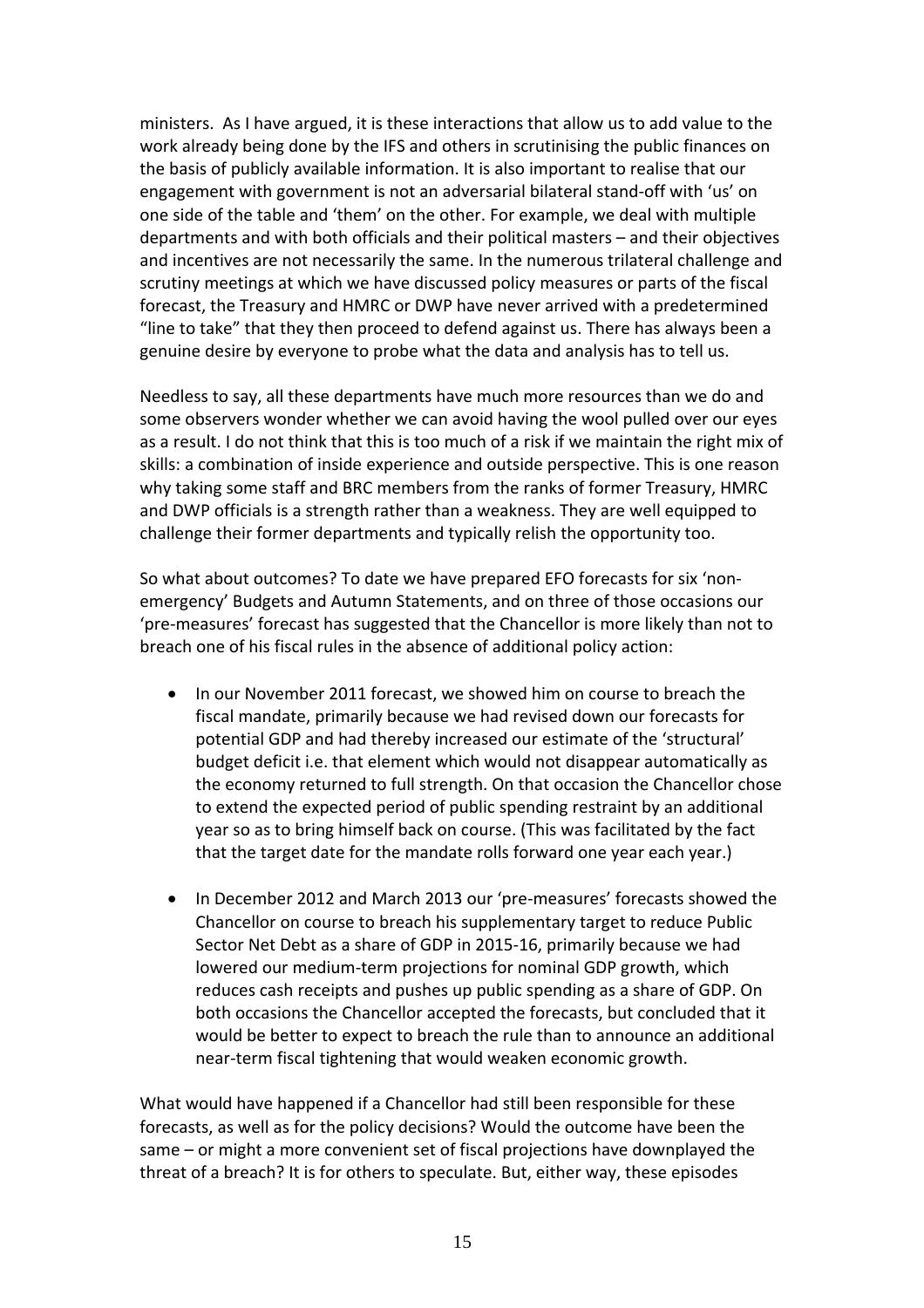underline three important features of the new arrangements: first, that the OBR is not afraid to tell the Chancellor that it expects him to breach his formal targets, if that is its judgement; second, that the decision what to do about it rightly remains in the hands of elected politicians, and third, that that decision can go either way.

Tax and spending decisions may of course be influenced by objectives other than the formal targets. In the March 2013 Budget the Chancellor chose to squeeze spending by Whitehall departments at the end of the fiscal year, and to push some into future years. This ensured that our published forecast showed the most widely‐watched measure of the budget deficit falling by £0.1 billion between 2011‐12 and 2012‐13, rather than rising as it would otherwise have done.

Needless to say, a forecast change in the deficit of £0.1 billion is fiscally and statistically insignificant, dwarfed by the likely revisions to the outturn data and by the average error in forecasting the budget deficit even at this short time horizon. In the old days the deficit forecast could probably have been kept on a downward path simply by tweaking the pre‐measures forecast ‐ and it is good for the integrity of the process that this is no longer possible. But, in the absence of that option, and given the uncertainty surrounding the forecast and the outturn data, is it sensible to use policy measures to fine‐tune changes in the budget deficit forecast to such a degree? That, at the end of the day, is a decision for the Chancellor to take.

It is of course possible that Chancellors may some day justify their actions on the grounds that they simply disagree with the OBR's forecast. They would be entirely within their rights to do so and that need not undermine the new arrangements. It would be recognition of the huge uncertainty that lies around all such forecasts.

### *The transparency of official fiscal analysis*

Having previously spent almost 20 years diligently scrutinising Budget and Autumn Statement documents (first as a journalist and then at the Institute for Fiscal Studies), I was convinced when I joined the OBR that the biggest contribution we could make to the quality of fiscal policy and debate was to increase significantly the transparency of official fiscal forecasts and analysis. And I hope we have done so.

Being transparent in the analysis we publish is important for several reasons:

 First, and most obviously, we have been created "to examine and report on the sustainability of the public finances" ‐ and transparency is essential to do that effectively. Fiscal forecasting (unlike most macroeconomic forecasting) is a highly disaggregated exercise. It involves quantifying numerous flows of spending, revenues and financial transactions, each of which can be affected by a wide range of economic and non‐economic determinants, and for which the accounting treatment can sometimes be complex and counterintuitive. This requires a lot of information and analytical tools that are unavailable or obscure to private sector or academic economists, or where the benefits for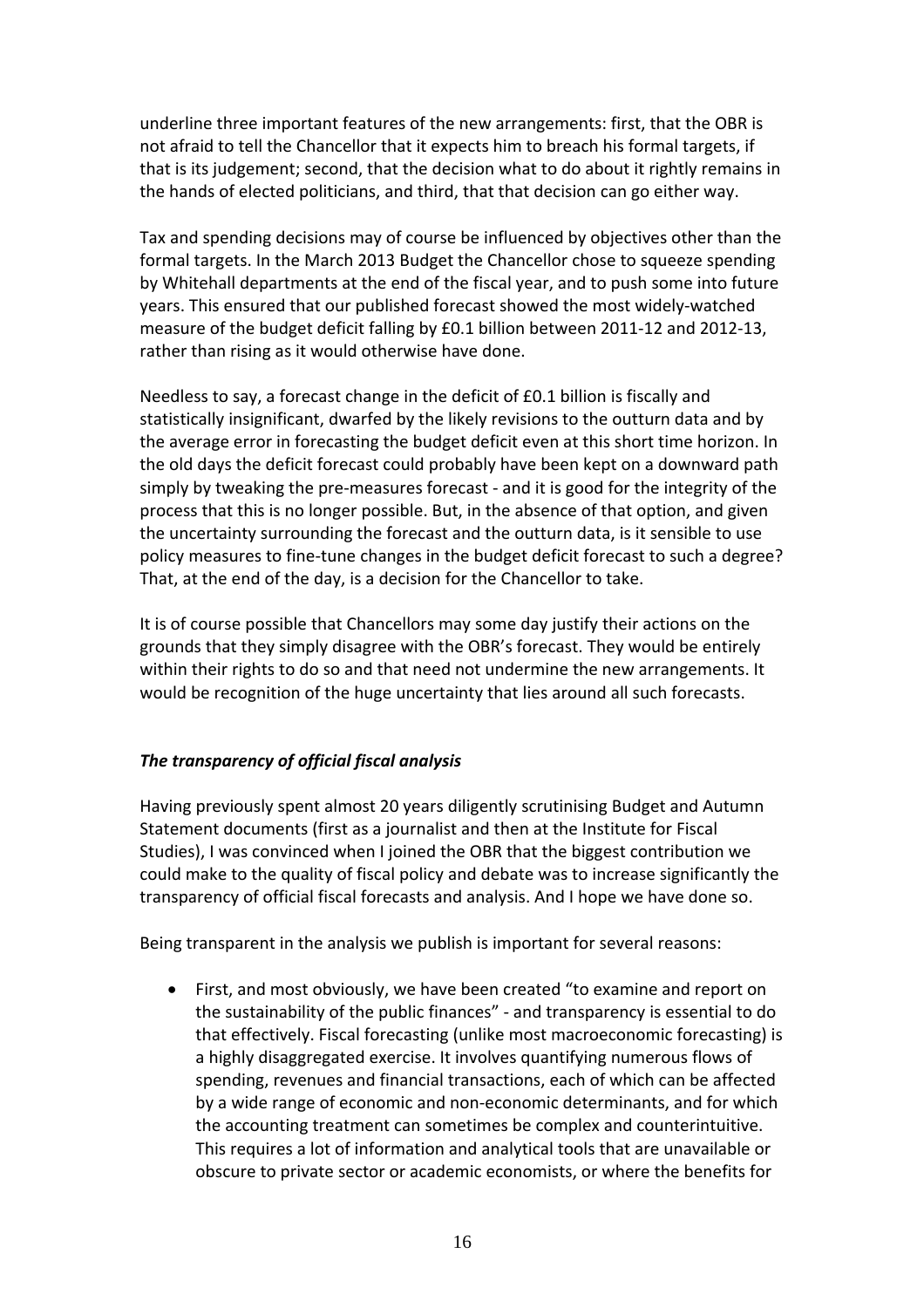them of getting on top of that information or developing those tools would not outweigh the costs. Even dedicated institutions like the Institute for Fiscal Studies only have the resources, information and analytical tools to look in detail at a subset of the public finances. Uniquely, we have to undertake a comprehensive bottom‐up analysis – and Parliament has given us the resources and the access to information and analytical expertise that is necessary to do so. It is therefore incumbent on us to paint as comprehensive and comprehensible a picture as possible, levelling the playing field as best we can for everyone who wants to understand the public finances.

- Second, transparency is necessary to build and maintain trust. We were created because of the long‐standing perception that official fiscal forecasts and projections were too often shaped by political considerations rather than by professional judgement. As members of an independent and non‐partisan body ‐ that I hope will survive to work alongside future governments of every political colour ‐ my BRC colleagues and I do not face the same temptations that ministers do when coming up with our forecasts and analysis. But we cannot expect people to take what we say on trust simply because of who we are. We need to "show our working" as best we can, so that people can satisfy themselves that our analysis is indeed based on professional judgement, even if they disagree with the conclusions that we reach.
- Third, and more parochially, transparency is a valuable source of self‐ discipline. By setting out our central forecasts – and the reasons for the changes in those forecasts – in considerable quantitative detail, we avoid the temptation to make analytically dubious but presentationally convenient judgements safe in the knowledge that no one will ever spot them.

One potential downside of presenting forecasts and projections in detail is that this can create a spurious sense of precision and thus de‐emphasise the enormous uncertainty that lies around any point forecast for the public finances. (This is why the Bank of England has historically published less quantitative detail of its macroeconomic forecasts than we do.) Given the particular need we have to "show our working", I think that this quantitative detail is essential in our outputs. But we have made sure that we accompany it with a much more extensive discussion of uncertainty than was provided in the pre‐OBR era. In the case of our medium term fiscal forecasts, we illustrate and quantify uncertainty in three ways:

- First, we show the probability distribution around our central forecasts for the headline and target measures of the budget deficit that would be implied by the size and distribution of past official forecast errors. This allows us to give the percentage probability that the Government will meet the fiscal mandate if our forecasts are expected to be as accurate as past official ones.
- Second, we show how sensitive the target fiscal variables are to different values for some of the key parameters in our economic forecast – notably the pace of economic growth, the amount of spare capacity in the economy and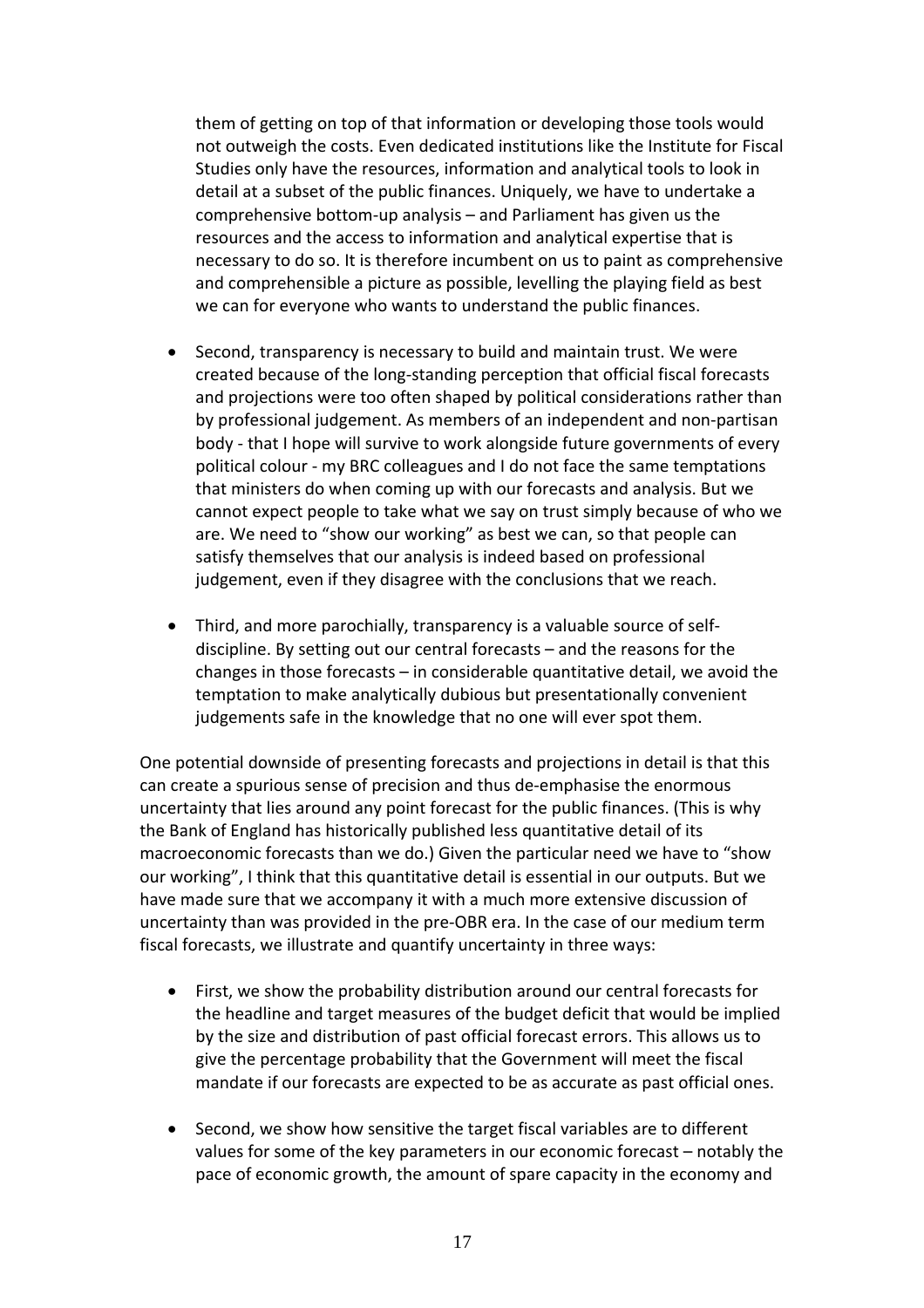interest rate that the government has to pay on its borrowing. This should help people with a different central forecast for the economy see how significant we think that difference would be in determining the Government's chances of hitting its targets.

 Third, we use scenario analysis to highlight the impact of other important economic judgements in the forecast. These have included different scenarios for oil prices, the exchange rate, the behaviour of real wages and the outlook for the eurozone. In choosing our scenarios, we try to address issues that are the subject of debate in the wider forecasting community, but which are not captured sufficiently in our sensitivity analysis.

Consistent with our desire for transparency, and our recognition of the importance of uncertainty, once a year we look back and systematically compare our economic and fiscal forecasts with the subsequent outturns and try to explain the inevitable differences as best we can. In October 2012, for example, we focused on trying to explain why the budget deficit had shrunk very much as expected over the previous two fiscal years, even though the real economy had performed much less strongly than we forecast in June 2010. Evaluating forecast performance regularly and publicly is important for a number of reasons: as an exercise in accountability; as a means to improve future forecast performance, and; as a way to help people understand the forecasting process and the limitations of forecasting better.

These examples aside, there are numerous ways we have tried to increase the transparency of official fiscal analysis since the OBR was created. In our medium term forecast publications, for example:

- We publish a much more comprehensive range of forecast outputs and assumptions, including in response to requests for hitherto unpublished data;
- We provide diagnostics for changes in key revenue forecasts, separating the impact of methodological changes, economic determinants and other factors;
- We present more detailed quantitative explanations for the changes in forecasts for tax credits, social security and public sector pension spending;
- We provide more detailed information on the within-year spending agreements reached between the Treasury and Whitehall departments;
- We provide more detail on financial transactions, which affect Public Sector Net Debt without affecting Public Sector Net Borrowing;
- We highlight the impact of policy changes and statistical classification decisions that have a temporary impact on key public finance measures;
- We present forecasts for receipts on an accruals rather than a cash basis;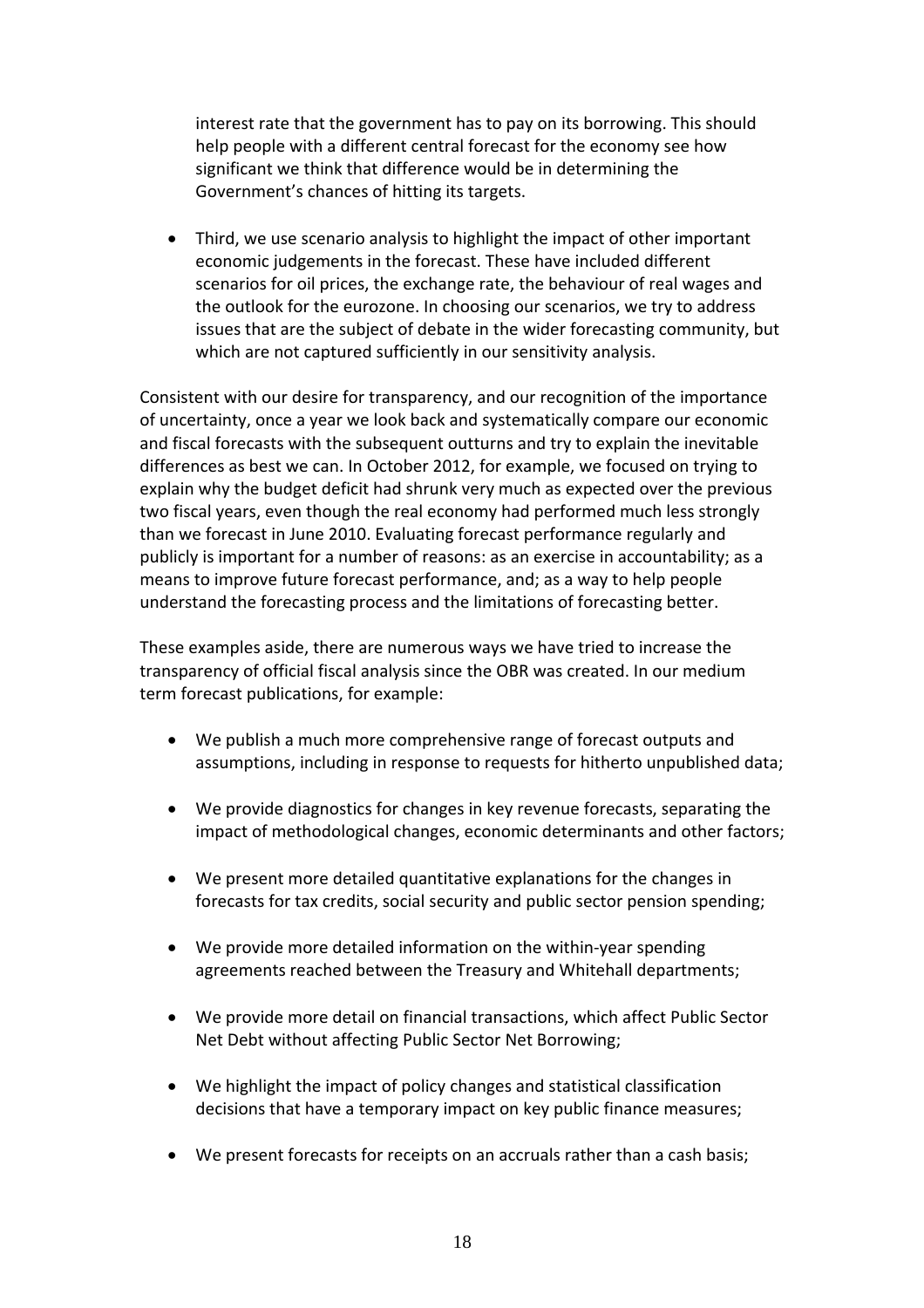- We have reduced the size and number of obscure 'National Accounts adjustments' that appear in the forecasts;
- We compare our forecasts and key assumptions with those of external forecasters more systematically:
- And we have published a series of briefing papers explaining key parts of our forecast methodology. We also hope later this year to publish full documentation for the core macroeconomic model we use.

We also publish a monthly commentary on the public finance outturn statistics, to help people interpret the latest data in light of our most recent forecasts. For example, we highlight special factors that affect the monthly profile of revenue and spending flows. These special factors often mean that a linear extrapolation of trends over the year to date offers a misleading guide to the likely full‐year outcome.

We have also tried to increase the scope and transparency of the long-term fiscal analysis we produce, in our *Fiscal sustainability reports*. These build on the *Long‐ term public finance reports* published by the previous government.

One important advance is that we now integrate balance sheet analysis with flow analysis, helped by the publication since 2011 of Whole of Government Accounts for the UK. The WGA are compiled on commercial accounting principles and thus cover a wider range of assets and liabilities than the conventional National Accounts measures. The WGA also provide information on provisions and contingent liabilities, which help shed light on the risks to our central fiscal forecasts and projections. (We pay particular attention to the contingent liabilities reported by HMRC, which highlight risks to future tax receipts.) Balance sheet analysis provides a useful snapshot of the fiscal impact of past government decisions, but it has its limitations as a guide to fiscal sustainability. One obvious limitation is that the WGA balance sheet, like the National Accounts balance sheet, does not incorporate the public sector's most valuable financial asset – the present value of future tax receipts. As a consequence these measures routinely show large net liability or negative net asset positions, which overstate the fragility of the public finances. Another limitation is that the size of some of the highest‐profile liabilities on the WGA balance sheet – most notably the present value of future public service pension payments – depends crucially on the discount rate used to convert the projected flows into a one‐off upfront sum, and this discount rate can move quite sharply from year to year.

For these reasons, and because of their more forward‐looking nature, we focus more on flow projections when assessing fiscal sustainability. In doing so, we make 50‐year projections for receipts, spending and significant financial transactions (notably the granting and repayment of student loans), based on what we regard as the most sensible definition of 'unchanged' government policy. This highlights in particular the impact of the projected ageing of the population. But we have also tried to look at a wider range of non-demographic influences, such as health service productivity on the spending side and the impact of technological change, resource depletion and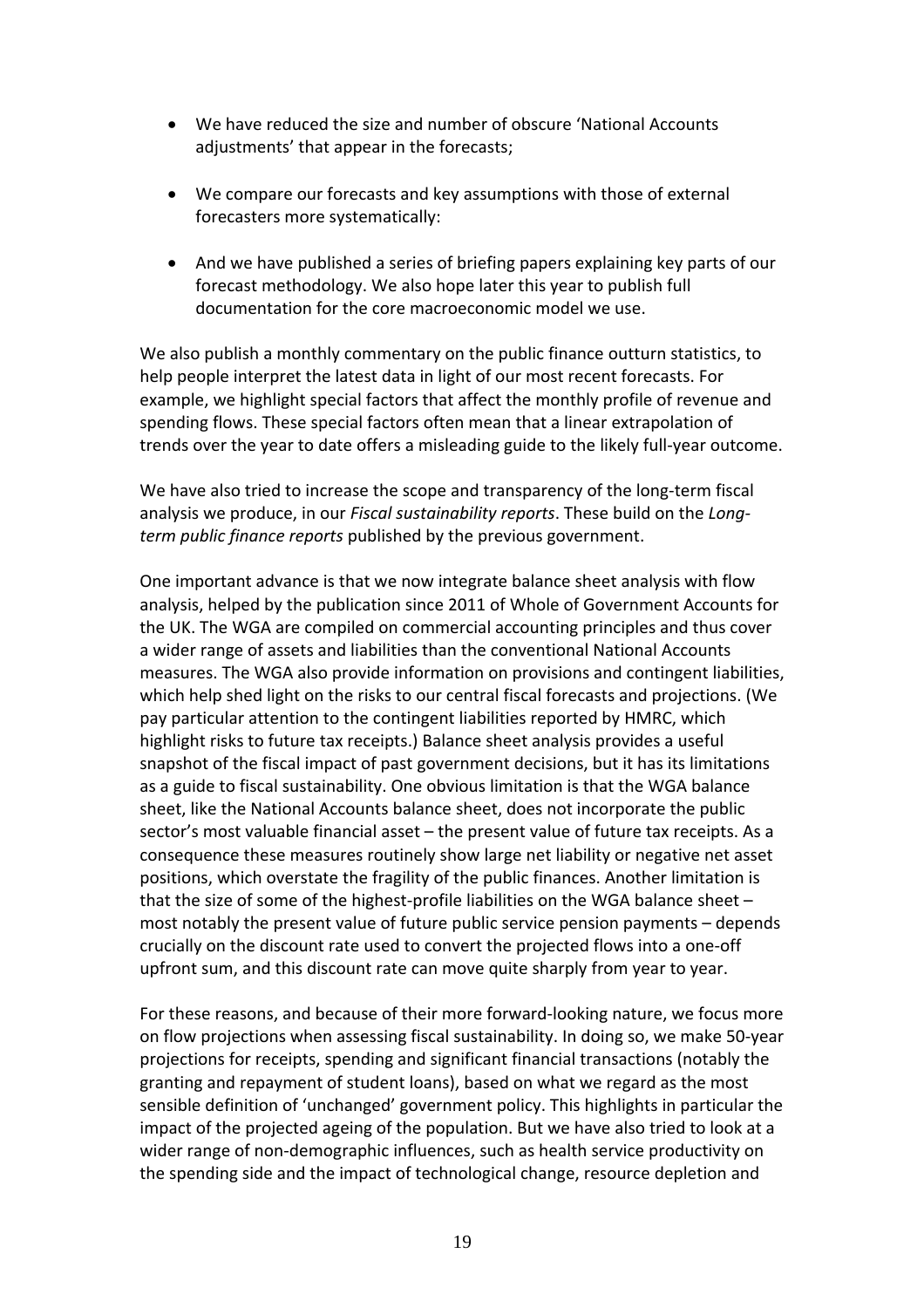labour market developments on the receipts side. Armed with these central projections, we can then make projections of public sector indebtedness and estimate what if anything needs to be done to return the public finances to a sustainable position – for example stabilising the debt‐to‐GDP ratio at particular levels. As with our medium term projections, we test the sensitivity of these central projections to different values for key parameters, such as the speed and extent of population ageing, morbidity, net migration and productivity growth.

Returning briefly to our medium term forecasts, the Treasury has also helped to improve transparency by publishing 'policy costings documents' at the time of Budgets and Autumn Statements. These set out the analytical and empirical basis for the costing of each tax and spending measure, including a description of the tax base and an assessment of any assumptions about behavioural effects. They reflect the conclusions of the challenge and scrutiny discussions that we engage in with the relevant departments and they include an OBR annex in which we highlight particular uncertainties and risks to the estimates.

Needless to say, providing additional information is not the be all and end all of promoting transparency – it can even be counterproductive if you simply bury people in a blizzard of detail. So we also try to provide user‐friendly summaries of our work, distilling the main themes and conclusions for the less specialist consumer.

#### *The performance of official fiscal forecasts*

The most distinctive feature of the OBR's remit is that we now produce the official economic and fiscal forecasts that Chancellors of the Exchequer were previously required by law to publish. Historically Chancellors have been ambivalent about this obligation: on the one hand most did not like publishing forecasts, because they were bound to be criticised when the forecasts inevitably turned out to be wrong; but on the other hand, they took great interest in what the forecasts said, because they wanted them to demonstrate that their policies were (or would be) a success.

As an independent body, thankfully we do not face the same pressure to publish forecasts that imply the success or otherwise of government policy. But, like Chancellors in the past, we do find ourselves judged in part on the accuracy of our predictions. However, freed from the political imperative to engage in 'conviction forecasting', I think it is easier for us to be honest about the uncertainties that lie around any forecast and to change them when the facts or our judgements change. I have described already how we try to be transparent in both these respects.

In thinking about the OBR's forecasting role it is important to remember that we are here to assess the outlook for the public finances, where we have access to information and analysis that is not available easily or at all to outsiders. When it comes to macroeconomic forecasting, we have no significant informational advantage over the 38 private sector, academic and international forecasters whose predictions the Treasury collates every month. Given the reputation‐sapping nature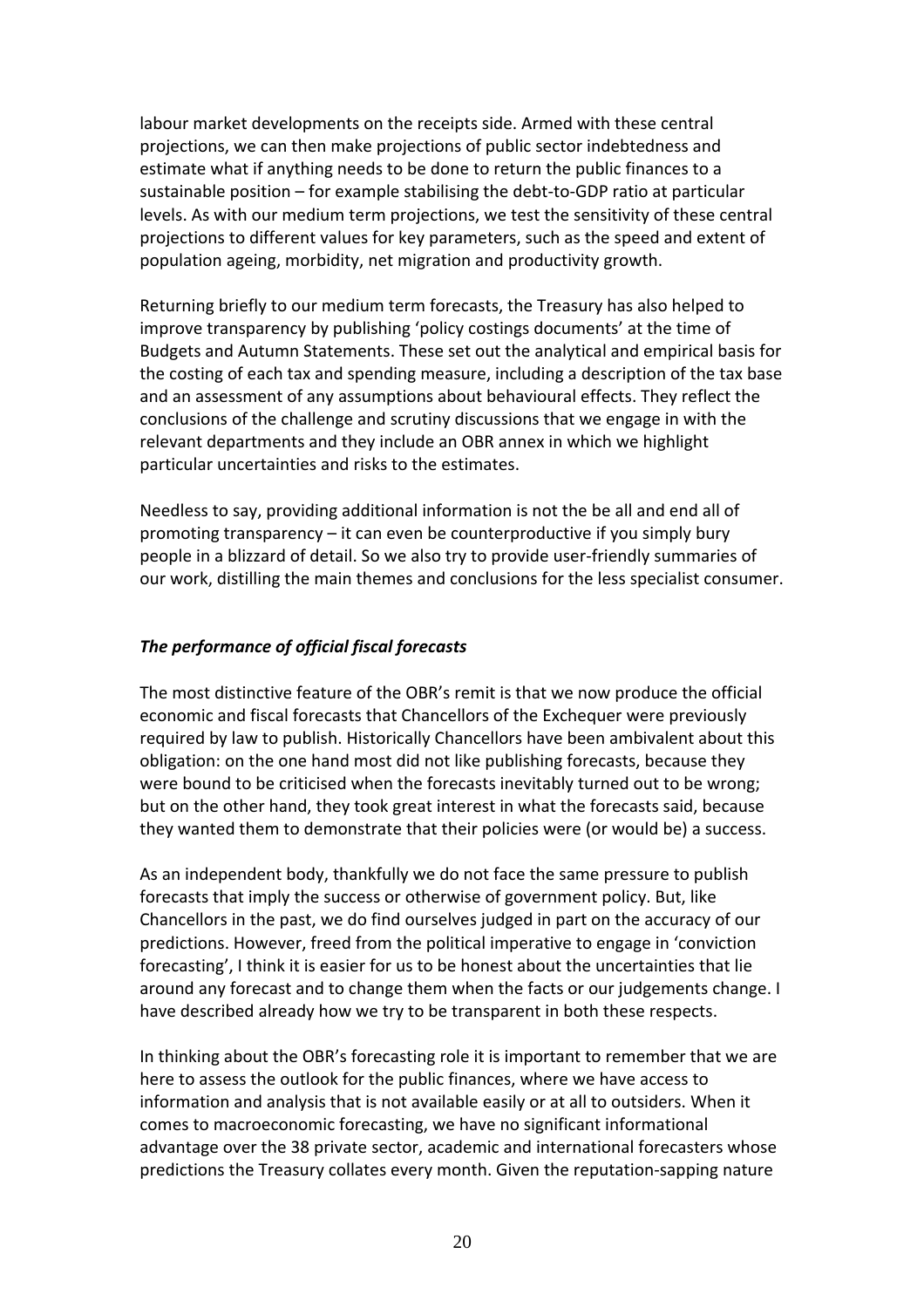of short and medium‐term macroeconomic forecasting, one obvious question is why we do it at all? Why do we not take the average of the outside forecasts – or those of the Bank of England – and use them to drive our forecast for the public finances?

Unfortunately, you need a different kind of macroeconomic forecast to produce a highly disaggregated medium‐term fiscal forecast than that which is produced by most outside bodies. For example, we need a forecast that extends five years (to cover the Government's target horizon), that contains a detailed breakdown of the components of nominal income and expenditure, and that contains estimates of potential GDP and the 'output gap' (so that we can assess progress against fiscal targets that are adjusted for the state of the economic cycle). Only six of the 38 forecasters polled by the Treasury each month submit a five‐year output gap forecast. The Bank of England forecasts over a three‐year horizon and only publishes its forecasts for real GDP and the target measure of CPI inflation. Generating our own economic forecast, informed of course by the views of outside forecasters, also makes it easier for us to undertake sensitivity and scenario analysis and to incorporate the expected impact of newly decided policy measures. It also helps us to ensure that our economic and fiscal forecasts are mutually consistent.

Most public discussion of macroeconomic forecast accuracy focuses on forecasts for real GDP, the volume of goods and services produced in the economy. Our near‐ term forecasts for GDP growth tend to be near the average of a wide outside range – sometimes above and sometimes below. But the path of real GDP is much less important in explaining the behaviour of the public finances than other variables: nominal GDP (the total value of cash spending in the economy); the components of nominal incomes and spending; average earnings growth; retail and consumer price inflation; labour market developments and; interest rates. This was evident from the fact that in 2010‐11 and 2011‐12 the budget deficit shrank as a share of GDP much as the OBR had forecast in June 2010, even though real GDP growth over this period was far weaker than we and most other forecasters expected. This was largely because nominal GDP and the labour market held up more strongly than we would have expected had we known how weak real GDP growth would turn out to be.

You also have to be wary of focusing too much on real GDP, because the estimates are prone to revision. Nominal GDP estimates are relatively stable after a year or two, but the statisticians can change their minds about the relative contribution of real GDP growth and whole economy inflation to changes in nominal GDP years after the event. This helps explain why the recession of the early 1990s now looks significantly shorter, shallower and smoother than it appeared in the mid‐1990s.

Fiscal forecasting is certainly a difficult business, but what can we say about the likely impact – and the impact to date – of transferring the task from Chancellors to the OBR. Increasing the transparency and humility of official forecasts would be reason enough to do this, but can we expect it to make the forecasts more accurate?

If you believe that ministers routinely allow political considerations to infect their forecasts, while fiscal councils always rely purely on dispassionate professional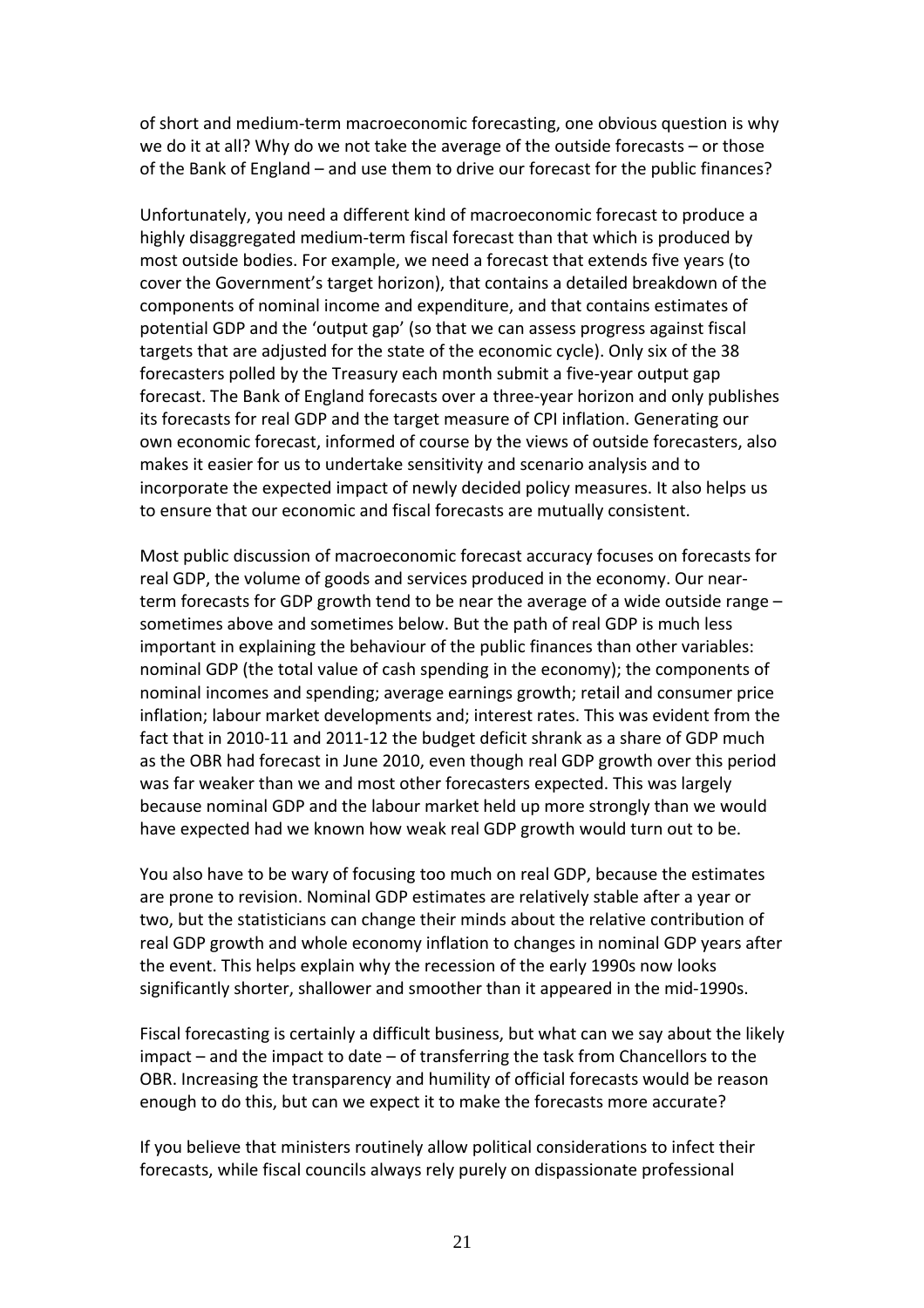judgement, then on average you would expect the answer to be "yes". But to demonstrate this conclusively, even after the event, would be impossible. To do so, you would need to compare the accuracy of OBR and ministerial forecasts, each made at the same time and on the basis of the same information. And you would need to compare a very long run of these forecasts, so that you could distinguish reliably between the consequences of luck and judgement. But we will not be able do this, as Chancellors no longer publish official forecasts of their own.

We can compare the forecasts that the OBR has made to date with what has happened subsequently, and then see if the average errors are bigger or smaller than those in previous official forecasts. But this has obvious limitations as a guide to relative forecast accuracy. Most fundamentally, we are not comparing like with like. For example, we may be looking at periods in which the underlying behaviour of the public finances was inherently more or less predictable, in which the size and distribution of unforeseeable shocks was different, or in which policymakers responded differently when the public finances diverged from expectations. And, as the OBR has only produced seven forecasts so far, the sample is still very small.

For what it is worth, the OBR's absolute errors in predicting Public Sector Net Borrowing as a share of GDP have generally been smaller than the average absolute errors in official forecasts over the previous 20 years. And the same is true for our forecasts for receipts and public spending separately (see Annex A). Of course past performance is no guarantee of future performance, and it is worth remembering that in our forecasts to date we have progressively revised down our estimates of nominal GDP. This has relatively little impact on forecasts for receipts as a share of GDP, as they are in effect forecasts of the average tax rate. But they will make earlier forecasts for public spending as a share of GDP look less accurate over time, as most departmental spending is planned in cash terms, while welfare and debt interest costs are linked more to inflation and interest rates than nominal GDP. So when nominal GDP is revised down, the error in predicting these categories of spending as a share of GDP will rise even if the errors in cash terms remain small.

You could compare the OBR's forecasts to those of outside forecasters, but this is more problematic as a guide to relative forecast accuracy for fiscal forecasts than for macroeconomic forecasts. As I noted a moment ago, the OBR has no significant informational advantage over outside forecasters when making macroeconomic forecasts and so there is no reason to expect them to change their views significantly after seeing ours. It follows that there is no reason to believe that that the accuracy of outside macroeconomic forecasts would be much affected if the OBR shut up shop. But I doubt that the same is true for fiscal forecasts, given the range of non‐ economic determinants and statistical classification decisions that affect them. Anecdotally, quite a few outside forecasters seem to start with the official fiscal forecast and then pitch their own above or below it, reflecting their views on the economy. I strongly suspect that without an initial official forecast to use as a baseline, the accuracy of most outside fiscal forecasts would be significantly worse.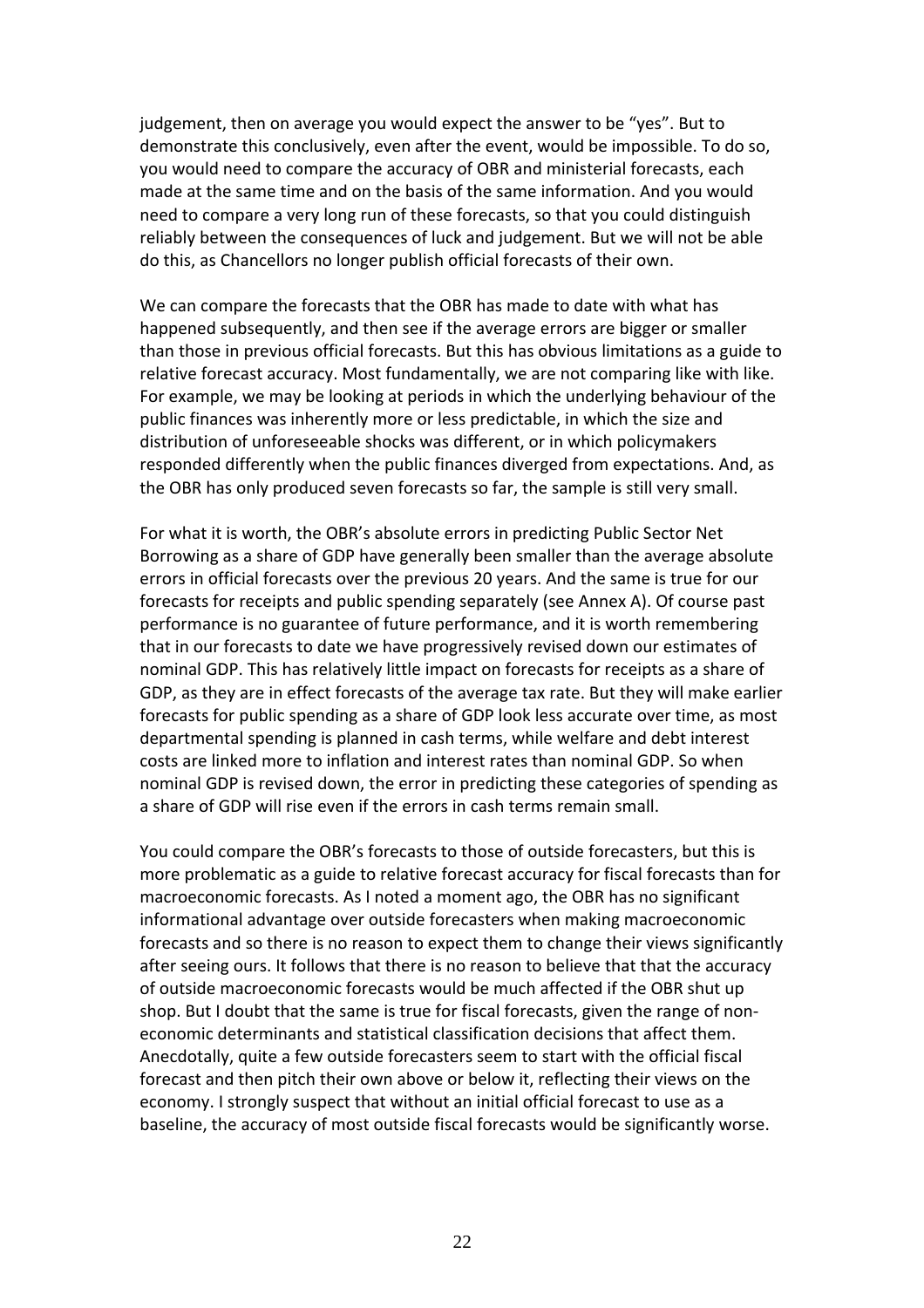Before joining the OBR, I spent many years commenting on other people's economic and fiscal forecasts, rather than producing them. From that position it was always tempting to mock the afflicted and even to reject the whole exercise as fundamentally pointless. But difficult it may be; pointless it is not. Tax and spending decisions have effects that persist long into the future and they have to be based on some assessment of how the world is likely to evolve in the absence of those decisions and as a consequence of them. And it is good for accountability that those assessments are made explicit and transparent. Forecasts are also a way of summarising in a consistent fashion your imperfect understanding of what is going on in the world and they provide a baseline against which to judge the significance of new information. Forecast errors may be pounced upon, but they are not necessarily mistakes and they are the way we learn about the true state of the world. So our task is not only to produce the best forecasts we can, but also to explain the uncertainties around them and what they can and cannot be expected to achieve.

#### **5. Conclusion**

As any of you that have children know, three can be a difficult age and we are still enjoying our toddler years. But I hope that what I have had to say tonight has gone some way to persuade you that independent fiscal watchdogs can play a valuable role in promoting better policy decisions and more informed public debate.

Different institutions are confronting this challenge in different ways in different countries and we are all learning from each other. We have been very gratified by the response to our work so far from those who take an informed interest in the public finances in this country. But we are always keen to know how we could fulfil our role more effectively. This audience is as well informed on many of the challenges that confront us as any we could wish for, so please don't hold back.

Thank you.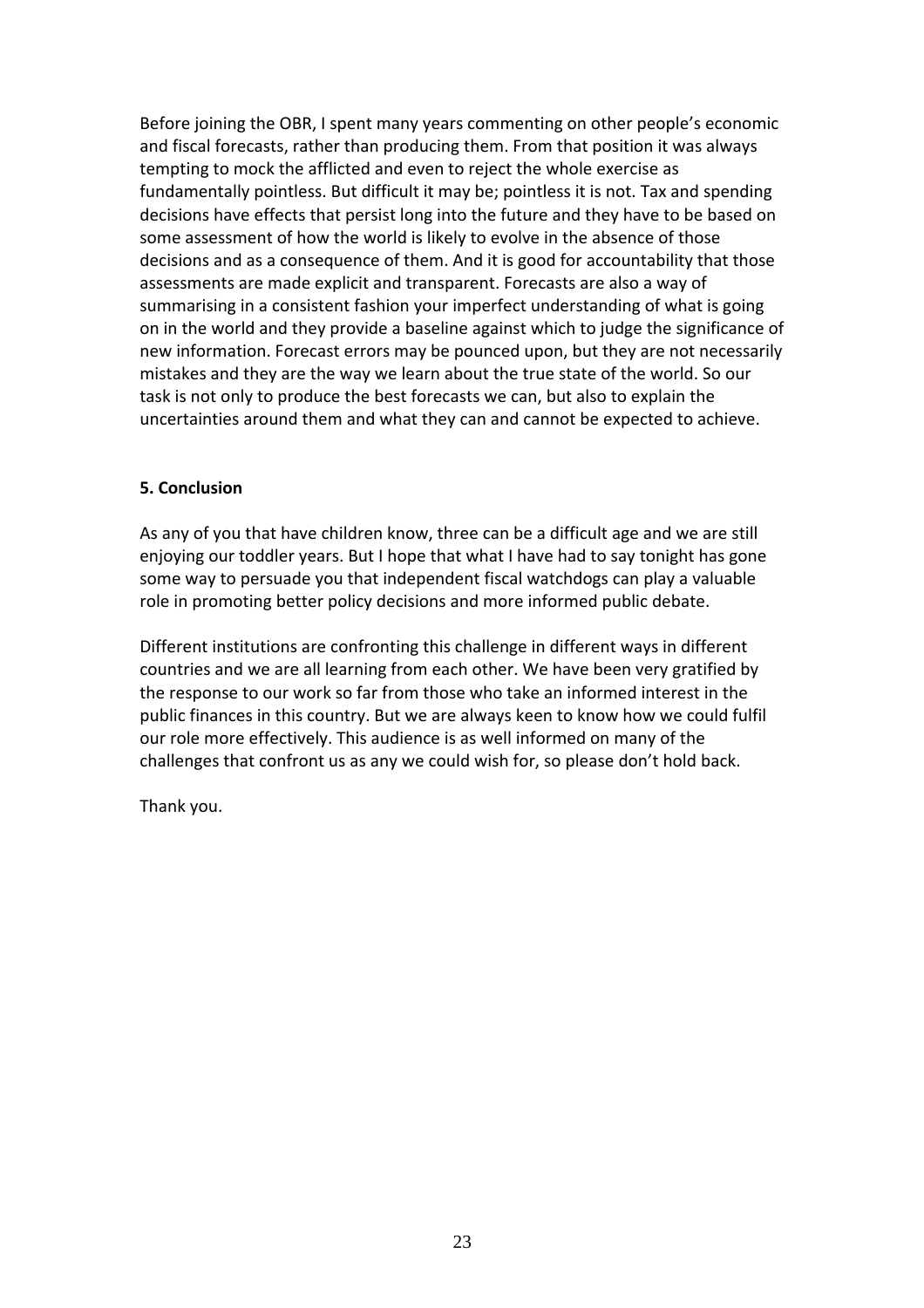#### **Annex A: OBR Fiscal Forecast Errors**

#### Public sector net borrowing (PSNB) - excluding Royal Mail (12-13) and Spectrum (00-01)

|                                                                               | Error (per cent of GDP) |        |     |       |      |      |  |
|-------------------------------------------------------------------------------|-------------------------|--------|-----|-------|------|------|--|
|                                                                               | Fiscal years ahead      |        |     |       |      |      |  |
|                                                                               | In-year                 | One    | Two | Three | Four | Five |  |
| June 2010 Budget <sup>1</sup>                                                 | 0.2                     | $-0.6$ | 0.4 | 1.9   |      |      |  |
| November 2010 FFO                                                             | $-0.5$                  | 0.3    | 1.8 |       |      |      |  |
| March 2011 EFO                                                                | $-0.4$                  | 0.0    | 1.2 |       |      |      |  |
| November 2011 EFO                                                             | $-0.5$                  | $-0.2$ |     |       |      |      |  |
| March 2012 EFO                                                                | $-0.4$                  | $-0.2$ |     |       |      |      |  |
| December 2012 EFO                                                             | 0.5                     |        |     |       |      |      |  |
| Average absolute errors over the previous 20 years                            |                         |        |     |       |      |      |  |
| Spring/summer                                                                 | 0.2                     | 1.0    | 2.1 | 3.1   | 3.4  | 3.9  |  |
| Autumn                                                                        | 0.6                     | 1.4    | 2.0 | 2.4   | 3.1  | 3.5  |  |
| For comparability with other forecasts, 'in-year' is<br>assumed to be 2009-10 |                         |        |     |       |      |      |  |
| Key:                                                                          |                         |        |     |       |      |      |  |
| Smaller than average absolute error                                           |                         |        |     |       |      |      |  |
| Average sized error                                                           |                         |        |     |       |      |      |  |
| Bigger than average absolute error                                            |                         |        |     |       |      |      |  |

# **Current receipts**

|                                                                                            | Error (per cent of GDP) |        |        |        |      |      |  |  |
|--------------------------------------------------------------------------------------------|-------------------------|--------|--------|--------|------|------|--|--|
|                                                                                            | Fiscal years ahead      |        |        |        |      |      |  |  |
|                                                                                            | ln-                     |        |        |        |      |      |  |  |
|                                                                                            | year                    | One    | Two    | Three  | Four | Five |  |  |
| June 2010 Budget <sup>1</sup>                                                              | $-0.4$                  | 0.0    | $-0.5$ | $-0.4$ |      |      |  |  |
| November 2010 FFO                                                                          | 0.1                     | $-0.3$ | $-0.1$ |        |      |      |  |  |
| March 2011 EFO                                                                             | 0.0                     | $-0.6$ | $-0.1$ |        |      |      |  |  |
| November 2011 EFO                                                                          | $-0.3$                  | 0.3    |        |        |      |      |  |  |
| March 2012 EFO                                                                             | 0.0                     | 0.5    |        |        |      |      |  |  |
| December 2012 EFO                                                                          | 0.0                     |        |        |        |      |      |  |  |
| Average absolute errors over the previous 20 years                                         |                         |        |        |        |      |      |  |  |
| Spring/summer                                                                              | 0.9                     | 1.2    | 1.6    | 2.0    | 2.2  | 2.2  |  |  |
| Autumn                                                                                     | 0.9                     | 1.1    | 1.4    | 1.6    | 1.7  | 1.8  |  |  |
| <sup>1</sup> For comparability with other forecasts, 'in-year' is<br>assumed to be 2009-10 |                         |        |        |        |      |      |  |  |
| Key:                                                                                       |                         |        |        |        |      |      |  |  |
| Smaller than average absolute error                                                        |                         |        |        |        |      |      |  |  |
| Average sized error                                                                        |                         |        |        |        |      |      |  |  |
| Bigger than average absolute error                                                         |                         |        |        |        |      |      |  |  |